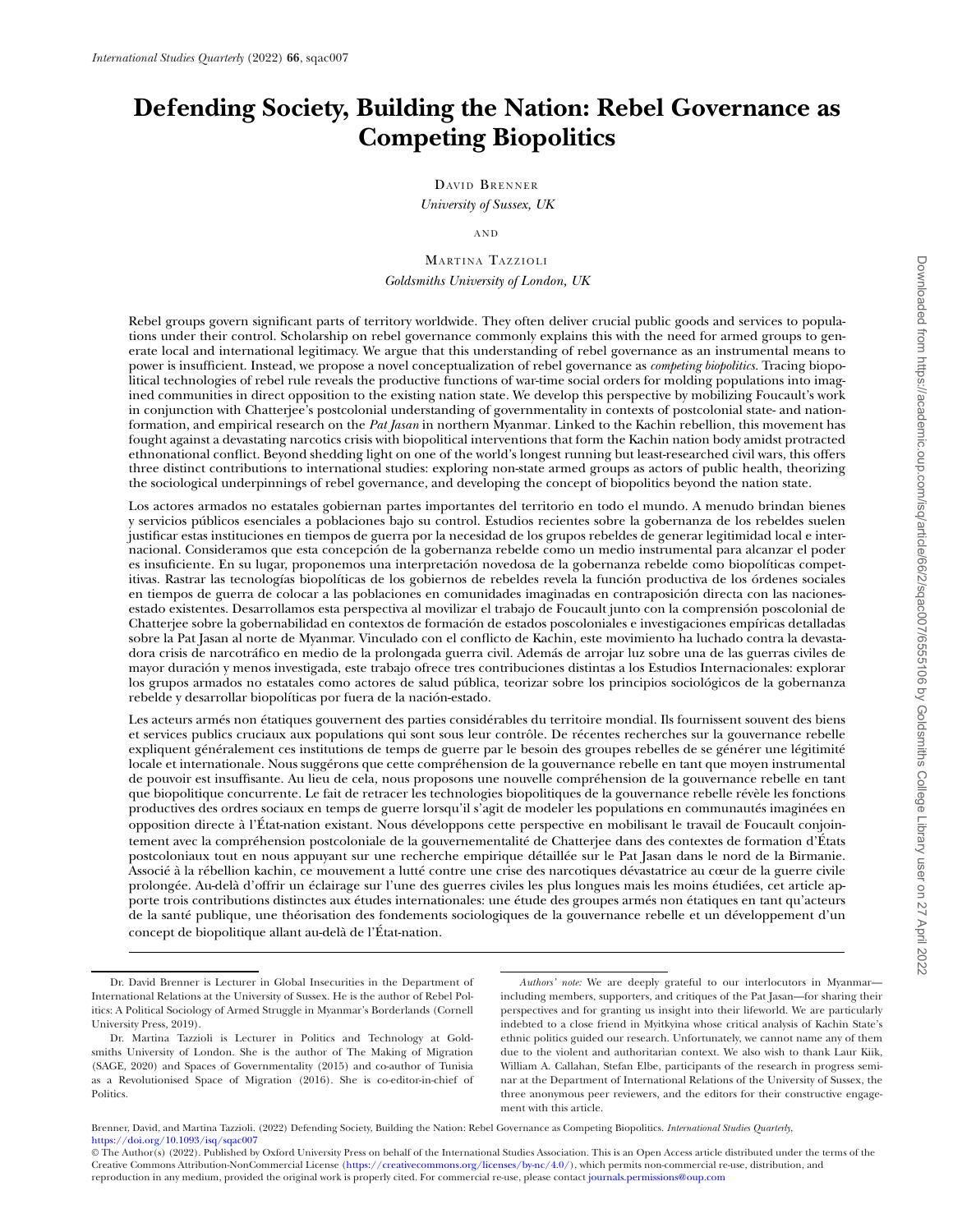## **Introduction**

In recent years, northern Myanmar (Burma) has become the site of a fierce war on drugs. Located at the heart of Southeast Asia's Golden Triangle, these far-flung borderlands are not only a major hub of global narcotics production. Locally, the cheap availability of opiates and methamphetamines has fueled a public health crisis among already marginalized ethnic minority populations in the context of protracted civil war. In northern Myanmar, however, it is not the *state* that wages the local war on drugs. The campaign against narcotics is fought by a *non*-state movement, known as *Pat Jasan.* Since 2014, its members have eradicated opium poppy fields, arrested drug dealers, mobilized public health campaigns, and operated rehabilitation facilities for detained drug addicts. The *Pat Jasan* is linked to the Kachin Independence Organization (KIO), one of Myanmar's most important ethnonational rebel movements. But why? Why would a rebel movement involve itself in a public health campaign against drugs, especially in a context where many other armed actors fund themselves through the drug trade? And what kind of political and social orders emerge from such interventions?

Rebel governance of public health remains an underresearched field. Extant research mirrors the wider scholarship on rebel governance. It commonly views rebel groups committing scarce resources to public goods in order to garner popular support, the key to winning guerilla warfare (e.g., [Wickham-Crowley](#page-11-0) 1992; [Mampilly](#page-11-1) 2012; [Stewart](#page-11-2) 2018; [Condra](#page-10-0) and Wright 2019). Scholars of rebel health governance consequently point to the potential propaganda gains, and hence legitimacy, which non-state armed groups derive from engaging in public health and emergency response [\(Furlan](#page-10-1) 2020; [Breslawski](#page-10-2) 2021; [Swed](#page-11-3) 2021). Strategic considerations certainly play a role for rebels' provision of public health. Yet, we suggest that reducing rebel groups' provision of public goods to the realm of transactionalism and instrumentalism is insufficient for explaining rebel governance of health, and rebel governance more widely. Instead, we propose a novel conceptualization of rebel governance as a form of *competing biopolitics*. Tracing the biopolitical technologies of rebel interventions in society reveals the productive functions of war-time social orders, including how they mold constituent populations into imagined communities in direct opposition to the existing nation state. In other words, rebels might not *only* or even *primarily* provide public goods in exchange for public support. Rather, we propose that rebels engage in governing populations because sustaining and optimizing life is precisely what establishes their sovereignty in the absence of formal statehood. Instrumental for this is the promotion of ethicopolitical counter-conducts to the existing nation state, which ultimately enable the alternative subjectification of rebel constituencies. In contrast to more conventional constructivist approaches, our framework thus urges closer attention to the making of meaning and forming of identities in analyzing war-time social orders.

To develop these arguments, this article will first discuss the literature on rebel governance with a special attention to rebel governance of public health. It will then build a framework for analyzing rebel governance as competing biopolitics by drawing on the works of Michel Foucault and Partha Chatterjee. The conversation between both thinkers calibrates our biopolitical understanding to the specific challenges of state- and nation-building processes in postcolonial contexts. The article will then mobilize empirical research on public health governance by the Kachin ethnonational rebellion in northern Myanmar. Specifically, we focus on the rebellion's struggle against the local narcotics epidemic, which can be understood neither as a merely regulatory nor as a disciplinary exercise. Rather, the "Kachin War on Drugs" governs Kachin subjectivities and their conduct through biopolitical technologies based on ethical discourses and practices. It is here where the Kachin nation comes into being in direct competition to Myanmar's ethnocratic nation state and other ethnonationalist projects.

#### **Rebel Governance of Public Health**

Non-state armed groups are important actors of international politics. This is the case in situations of civil war and contexts of limited statehood more generally [\(Vinci](#page-11-4) 2008; Krause and [Milliken](#page-11-5) 2009; [Staniland](#page-11-6) 2012). In fact, the projection of state power is rather limited in large parts of the world. Non-state armed actors regularly fill this void, governing significant parts of territory and population [\(Vinci](#page-11-4) 2008; Arjona, Kasfir, and [Mampilly](#page-10-3) 2015). In these contexts, nonstate armed groups can also become crucial actors of public health. In the context of COVID-19, for instance, a wide variety of non-state armed groups—from Afghanistan's Taliban to urban gangs in the favelas of Brazil—engaged in diseasecontrol measures (Sieff, [George,](#page-11-7) and Fahim 2020). Scholars (and practitioners) in the field of humanitarian relief, civilian protection, and peacebuilding have thus long urged international development interventions and emergency responses to engage more closely with non-state armed groups [\(Hofmann](#page-10-4) 2006; Hofmann and [Schneckener](#page-11-8) 2011; Saul 2017).

This notwithstanding, IR scholarship in the field of global health governance has not concerned itself with non-state armed groups as actors of public health. This is despite the field's explicit focus on non-state actors and actors beyond the nation state, such as pharmaceutical companies, expert networks, international foundations, subnational bureaucracies, and international organizations [\(Harman](#page-10-5) 2010; [Roemer-Mahler](#page-11-10) 2013; [Hameiri](#page-10-6) and Jones 2015; Elbe [2018\)](#page-10-7). While highlighting this complex assemblage of governance actors, most literature on global health—and nontraditional security in general—assumes the nation state as the sovereign over territory and population. As per Hameiri and Jones, the contested history and nature of state sovereignty in most parts of the world remain in fact "overlooked by IR scholars—including many wideners—deepeners in security studies—who typically take the territorial configuration of 'nation states' for granted" [\(Hameiri](#page-10-8) and Jones 2013, 466).

To derive a better understanding of non-state armed groups' engagement in public health, we thus look to the emerging scholarship on political ordering processes in civil wars, especially the literature on rebel governance. Having moved away from understanding civil war simply as the breakdown of political order, scholars have increasingly come to explore the multiplicity of alternative sociopolitical orders that emerge in contexts of protracted conflict and contested statehood (e.g., [Staniland](#page-11-6) 2012; [Arjona](#page-10-9) 2016; Baczko, [Dorronsoro,](#page-10-10) and Quesnay 2018; [Brenner](#page-10-11) 2019). One core debate in this field is over the motivations of rebel groups that provide public goods and welfare services to populations in areas under their control. Why do the Taliban deliver justice in rural Afghanistan? Why does the Islamic State of Iraq and Syria (ISIS) distribute bread in Syria? Analogously, why do non-state armed groups engage in public health? This is anything else than self-explanatory. After all, providing public goods and services diverts scarce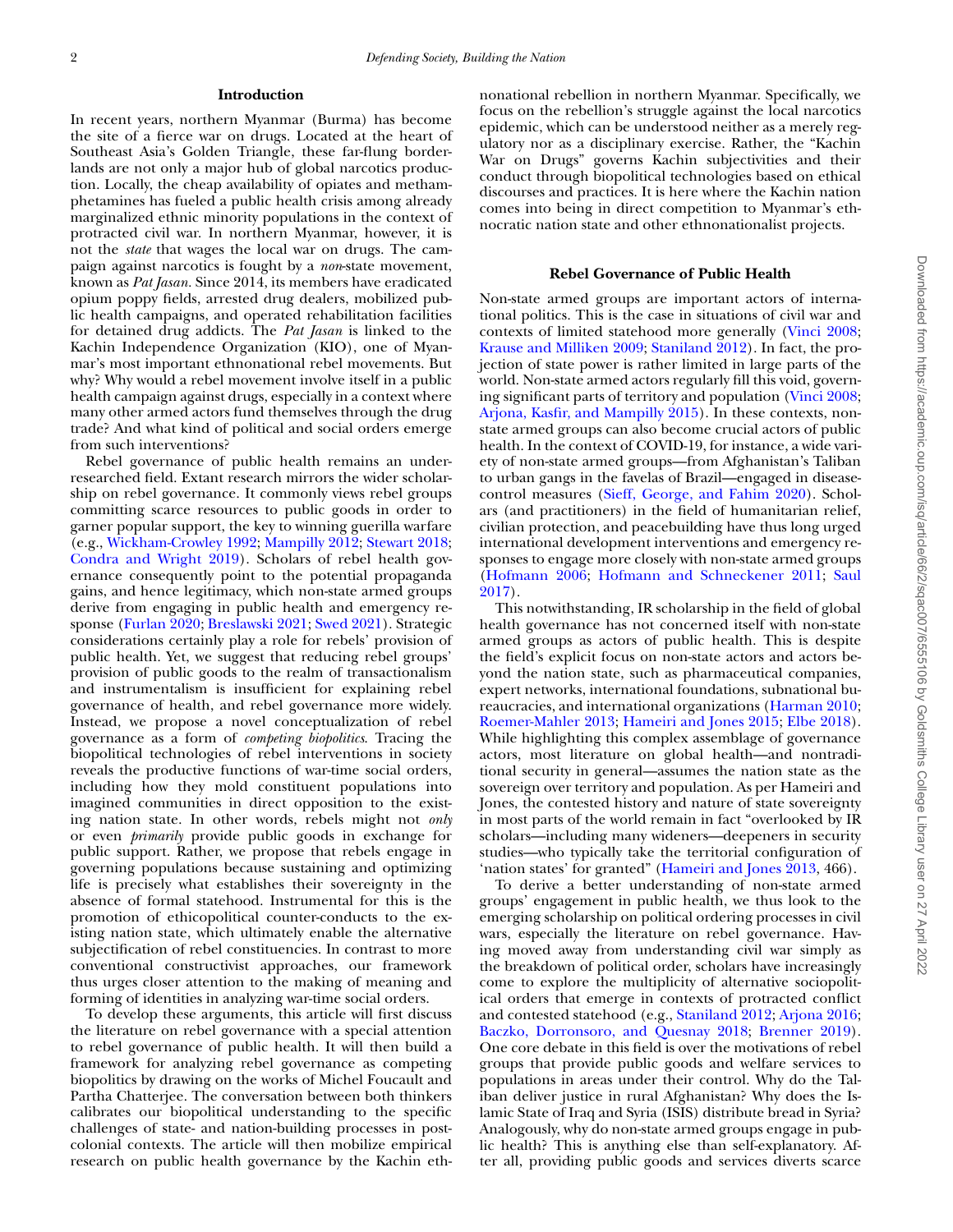resources away from the asymmetric frontlines against militarily superior states.

Yet, it is precisely this asymmetric nature of warfare that scholars highlight in explaining rebel governance. Because state armies are usually superior to rebel groups on the battlefield, successful guerrilla warfare depends on stable support networks in local communities for mobilizing recruits, shelter, and intelligence. For building stable support networks, however, pure coercion of civilians is not sufficient. Instead, rebels need to create a willingness among the civilian population to obey and submit themselves to rebel rule [\(Kalyvas](#page-11-11) 2006, 115; [Schlichte](#page-11-12) 2012). In other words, rebel movements need to build legitimate authority relations with local communities, in ways that are not dissimilar to state rule after all. Foundational scholarship on rebel governance consequently conceptualizes the interactions between rebels and local communities as implicit social contracts, in which reciprocal exchange relations protection and/or welfare against support—play the key role [\(Wickham-Crowley](#page-11-0) 1992; [Mampilly](#page-11-1) 2012; [Stewart](#page-11-2) 2018; [Condra](#page-10-0) and Wright  $2019$ .<sup>1</sup> In most influential accounts on rebel governance, it is precisely this need for legitimacy that motivates non-state armed groups to provide health and welfare to populations in the territory under their control (cf. [Loyle](#page-11-13) et al. 2021).

Within the field of rebel governance scholarship, public health has hitherto received little attention. In fact, attention to rebel health governance has only increased in the context of COVID-19 [\(Furlan](#page-10-1) 2020; [Breslawski](#page-10-2) 2021; [Swed](#page-11-3) 2021). The conceptual arguments in these preliminary discussions largely mirror the transactional and instrumentalist understanding of rebel governance. Scholars argue that armed groups utilize the pandemic to legitimize their rule by demonstrating their ability to provide public health to a more effective degree than the state (Furlan 2020; [Breslawski](#page-10-2) 2021). In doing so, health [interventions](#page-10-1) by rebel groups are mainly understood as propaganda stunts aimed at two different audiences: local populations and the international community. On a local level, analysts maintain that non-state armed groups mainly take an interest in diverting scarce resources to public health in order to garner support from local communities [\(Furlan](#page-10-1) 2020; Parkinson as in Sieff, [George,](#page-11-7) and Fahim 2020). On the international level, researchers argue that armed groups seek to use health interventions in order to legitimize their defacto control of territory through cooperating with states and international organizations, such as the World Health Organization [\(Furlan](#page-10-1) 2020, 15; [Jackson](#page-11-14) 2020). The fact that non-state armed groups have attempted to use COVID-19 and public health more generally for their own propaganda purposes is most likely true. In fact, this would not seem surprising. Fierce propaganda wars surrounding questions of capabilities and responsibilities have after all become a prevalent feature of the international politics surrounding COVID-19 (Von der Burchard, Deutsch, and De La Baume 2020). Moreover, it seems [uncontroversial](#page-11-15) to argue that nonstate armed groups utilize welfare gaps of the state to increase their own power. Rebels are strategic actors after all.

Yet, we believe that rebel provision of healthcare and rebel governance in general are more multifaceted. Sociological scholarship has, indeed, complicated the dominant transactional and instrumentalist understanding to rebel governance in two significant ways. First, scholars

have pointed out that rebel governance entails more than just transactional exchange relations. Equally important for gaining legitimacy among local communities seem to be symbolism and discourse, which often relate to performances of statehood. These include the use of uniforms and flags as well as the singing of anthems or the construction and maintenance of military cemeteries as, for instance, the case with the Tamil Tigers in Sri Lanka [\(Mampilly](#page-11-16) 2015). Subsidized bread distribution by rebel groups in Syria is not only a material practice that generates legitimacy. Bread distribution is performed in ways that are reminiscent of the Bha'athist state and "discursively (re)produce political authority" [\(Martínez](#page-11-17) and Eng 2018, 237). In a similar vein, ISIS produced propaganda videos directed at potential recruits in the United Kingdom in which they advertised the Islamic State Health System (ISHS) with a symbol that closely resembled the logo of the British National Health System (NHS; [Callahan](#page-10-13) 2020, 111–12).

Second, sociological accounts of rebel governance have complicated instrumentalist explanations of rebel governance, which implicitly assume a clear distinction between rebel rulers and rebel-ruled—whether materially or symbolically. Instead of locating rebel power inside rebel groups and their governing institutions, relational sociologists show the decentered workings of power in contexts of rebel governance [\(Brenner](#page-10-14) 2018; [Hoffmann](#page-10-15) and Verweijen 2019). By paying attention to the ways in which rebel movements are embedded within a wider social context, they argue that rebel power resides in everyday practices and discourses that shape people's subjectivities in the karaoke bars of northern Myanmar or at spiritual practitioners of eastern Congo [\(Brenner](#page-10-14) 2018; [Hoffmann](#page-10-15) and Verweijen 2019). In their analysis of Mai-Mai rule, Hoffmann and Verweijen demonstrate the usefulness of this approach by adopting a Foucauldian governmentality framework for understanding the rationalities of power involved in rebel governance. From a governmentality perspective, they write,

Rebel governance refers not so much to a set of specific social and political institutions as to a cluster of techniques of power that draw upon and transform existing regimes of truth and practices and rationalities of power that are (re)produced throughout the social body as a whole. [\(Hoffmann](#page-10-15) and Verweijen 2019, 373)

Building on these insights, this article seeks to further develop a sociological understanding of war-time orders by exploring rebel governance as a form of competing biopolitics.

## **Rebel Governance as Competing Biopolitics**

A Foucauldian approach to the study of rebel governance seems promising. After all, Foucault's work has provided fruitful devices for highlighting the multiplication of power and modes of control beyond the state (e.g., [Leander](#page-11-18) 2006; [Dillon](#page-10-16) 2007; [Aradau](#page-10-17) and Blanke 2010; De Larrinaga and Doucet 2010). In line with [Foucault's](#page-10-18) own work, much of this scholarship deconstructs and marginalizes the state when analyzing power relations and power rationalities. For Foucault, "the first methodological principle is to move outside the institution and replace it with the overall point of view of the technology of power" [\(Foucault](#page-10-19) 2007, 117). Notwithstanding this attempt at decentering state power, state institutions remain an important focal point for Foucauldian analyses. This is particularly so with regard to Foucault's concept of biopolitics, which seeks to grasp the way in which power operates in modern nation states.

<span id="page-2-0"></span> $1$  Similarly, debates surrounding welfare provisions and ethnic/sectarian politics suggest that non-state authorities deploy welfare strategically to attract legitimacy and support from particular communities (e.g., [Cammett](#page-10-12) 2014).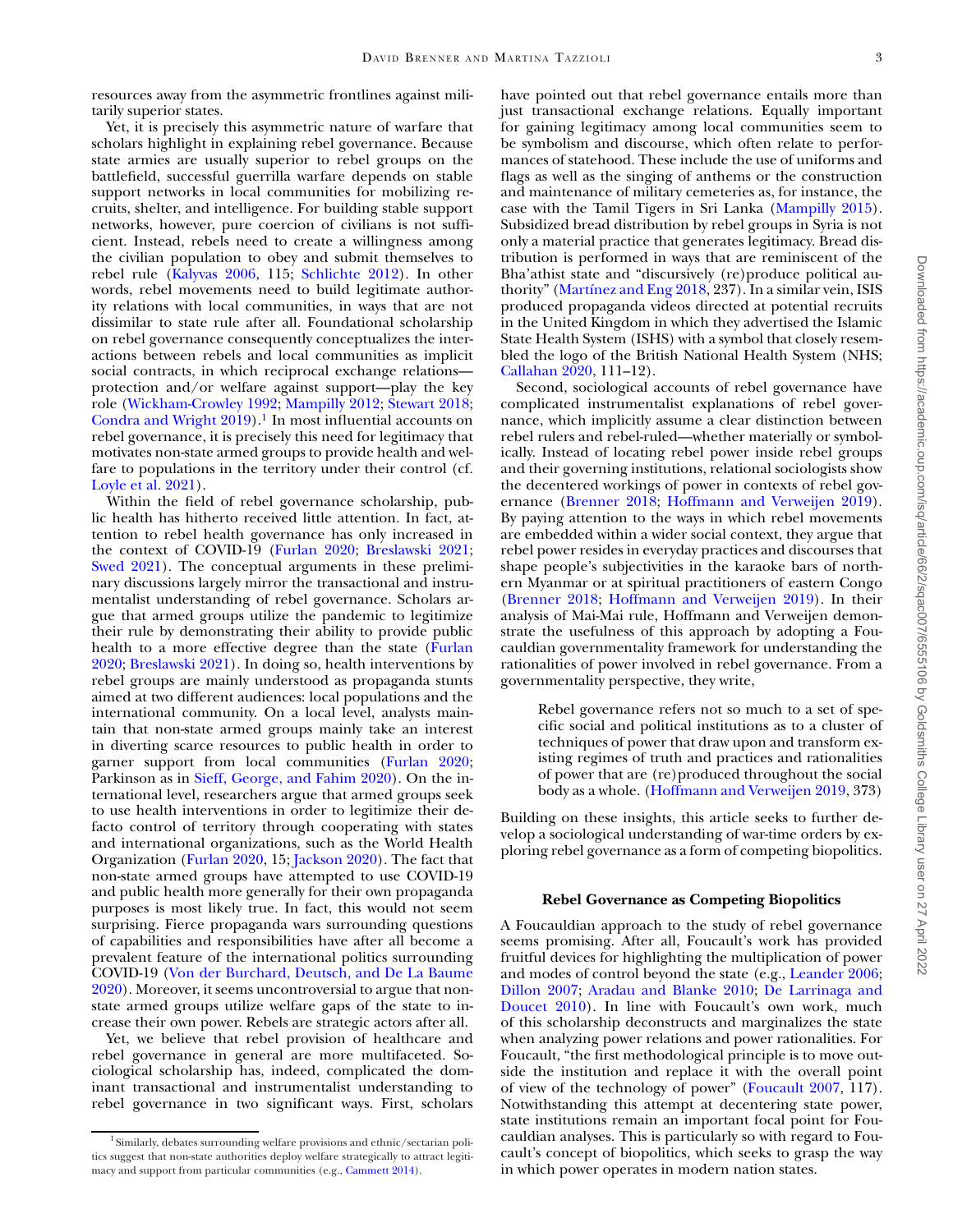In fact, his lectures on *Security, Territory, Population* trace the emergence of biopolitics to the consolidation of European nation states [\(Foucault](#page-10-19) 2007). In *Society Must Be Defended*, Foucault describes this development as the move away from *sovereign* power—understood as the sovereign's "right to kill"—to *bio*power, which for Foucault is ultimately about the "power to make life" [\(Foucault](#page-10-20) 2003, 240–47). Technologies and practices of biopower thus differ from sovereign power in the way that they are not about disciplining through violence and coercion but about the optimization of life in relation to people's physical and mental health as well as the general welfare of populations. In doing so, the state molds populations in ways that ultimately legitimate and reproduce the state itself. Despite the commitment to enhancing life, biopower for Foucault is thus ultimately about the "subjugation of bodies and […] control of populations" [\(Foucault](#page-10-21) 1979, 93). Key to biopolitics then are institutions and authorities that normalize people's conduct in a variety of social fields, including the school, the prison, or the hospital.

While biopolitics contributes to the diffusion of power across society, in many contexts it does so under the administrative aegis of institutions that are intimately entangled with the state. Even when biopolitical technologies are enacted by actors outside the state and its apparatus—such as, for instance, humanitarian agencies and non-governmental organizations (NGOs)—they often reproduce state power nevertheless (Sending and [Neumann](#page-11-19) 2006; Aradau and Tazzioli 2020). In [mobilizing](#page-10-22) the notion of biopolitics for the study of rebel governance, we explore non-state biopolitics that not only unfold beyond the state but also stand in explicit competition with the state. The optimization of life in rebel schools and rebel hospitals works to craft population bodies that stand in a conflicting relationship with the population body of the existing nation states. In fact, many contemporary rebel groups seek to represent constituencies that are best conceptualized as non-state nations.

This is most obvious in the case of ethnonational movements that seek independence or greater autonomy from the existing nation states, as for instance the Tamil Tigers in Sri Lanka, the Kurdish movement in the Middle East, or, in our case, the Kachin rebellion in Myanmar. Parallels can, however, also be drawn to organizations that are commonly viewed as inspired by religion. Many movements that are presently viewed under the prism of global jihad such as the Taliban or Moro Muslim rebels in the Philippines have strong ethnonational underpinnings linked to imperial [state-formation](#page-10-23) processes [\(Mamdani](#page-11-20) 2002; Barkawi 2004). Even movements that mobilize in the left-wing internationalist tradition—such as the Zapatistas in Mexico or the Naxalites in India—unfold within the tension between the [postcolonial](#page-10-24) state and indigenous populations (De Angelis 2000; [Shah](#page-11-21) 2019). A biopolitical analysis of rebel governance then guides our view to the ways in which the regulation of populations by rebel movements crafts *imagined communities* beyond the existing nation state.

In adopting Benedict [Anderson's](#page-10-25) (2006) conceptualization of the nation as an imagined community, we also seek to highlight the need to take nationalism more seriously in the study of biopolitics. Alluding to Anderson's prominent critique that "nationalism has proved an uncomfortable anomaly for Marxist theory" [\(Anderson](#page-10-25) 2006, 3), we suggest that the study of nationalism also sits uncomfortably with most Foucauldian approaches. This is even though Foucault traces the very genealogy of governmentality and of biopolitical mechanisms of power back to the birth of the nation state and to the emergence of the population as an object of government [\(Foucault](#page-10-19) 2007). As a result, the *state* and *state*-formation feature prominently in Foucault's analysis as well as the governmentality literature in general (e.g., [Burchell,](#page-10-26) Gordon, and Miller 1991; Bröckling, [Krasmann,](#page-10-27) and Lemke 2010; [Walters](#page-11-22) 2012). Yet, *nationalism* and *nation*making processes remain underexplored. This elision of non-state nationalisms from governmentality analyses, however, limits the possibility of addressing the biopolitical interventions of rebel groups who seek to represent imagined communities beyond the existing nation-state polity.

For developing a biopolitical analytic that is more attuned to the role of rebel governance in the formation of these imagined communities beyond the European nation state, we follow the work on governmentality in postcolonial state formation [\(Chatterjee](#page-10-28) 2004; [Legg](#page-11-23) 2008). This is because we appreciate the limitations of Foucault's writ-ings with regard to non-European contexts [\(Cepek](#page-10-29) 2011; [Samaddar](#page-11-24) 2013), non-European archives [\(Stoler](#page-11-25) 1995), and non-European epistemologies [\(Chakrabarty](#page-10-30) 2008). Rather than simply dragging Foucault to rebel-ruled territories of Southeast Asia, we mobilize our empirical archive of Myanmar to highlight shortcomings in the literature on biopolitics and open new spaces for engagement, particularly with regard to non-state and state-in-formation contexts. We do so with particular attention to Partha Chatterjee's work who has notably remarked that "the governmentalisation of the state" [\(Foucault](#page-10-19) 2007, 109), which has characterized the functioning of nation states in contemporary Europe, "secures legitimacy not by the participation of citizens in matters of state but by claiming to provide for the well-being of the population" [\(Chatterjee](#page-10-28) 2004, 34).

In *The Politics of the Governed,* Chatterjee, however, argues that in contrast to Europe, where biopolitics only developed with the formation of the modern nation state, "technologies of governmentality often predate the nation-state" in large parts of the Global South [\(Chatterjee](#page-10-28) 2004, 36). In fact, his work on state formation in colonial and postcolonial India shows how governmentality developed differently in the postcolonial world. In the absence of citizenship, colonial rulers and postcolonial nationbuilders rendered populations legible for biopolitical interventions by "classifying groups of people into suitable targets for administrative, legal, economic, or electoral policy […] Thus caste and religion in India, ethnic groups in Southeast Asia, and tribes in Africa remained the dominant criteria for identifying communities among the populations as objects of policy" [\(Chatterjee](#page-10-28) 2004, 37). Following Chatterjee by mobilizing the grid of governmentality in postcolonial context, we question the figure of the citizen as the object of government. Instead, we shed light on the biopolitical mechanisms that craft imagined communities beyond the nation state.

Developing a biopolitical reading of rebel governance thus concurs with Chatterjee's radical questioning of the figure of the citizen in nation-making processes. We, therefore, propose the concept of *competing biopolitics* to analyze conflicting biopolitical interventions between opposing state and non-state actors engaged in crafting, disciplining, and governing differently defined imagined communities. In doing so, we relate to the idea of "biopolitics multiple" [\(Aradau](#page-10-22) and Tazzioli 2020), which highlights the importance of heterogenous modes of governing population. As per Aradau and Tazzioli, biopolitical technologies cannot be reduced to commonplace binaries surrounding the formula of biopolitics versus necropolitics or the politics of making life versus the politics of letting die (Aradau and Tazzioli 2020, 23). In [addition,](#page-10-22) the notion of *competing* biopolitics sheds light not only on the multiplicity of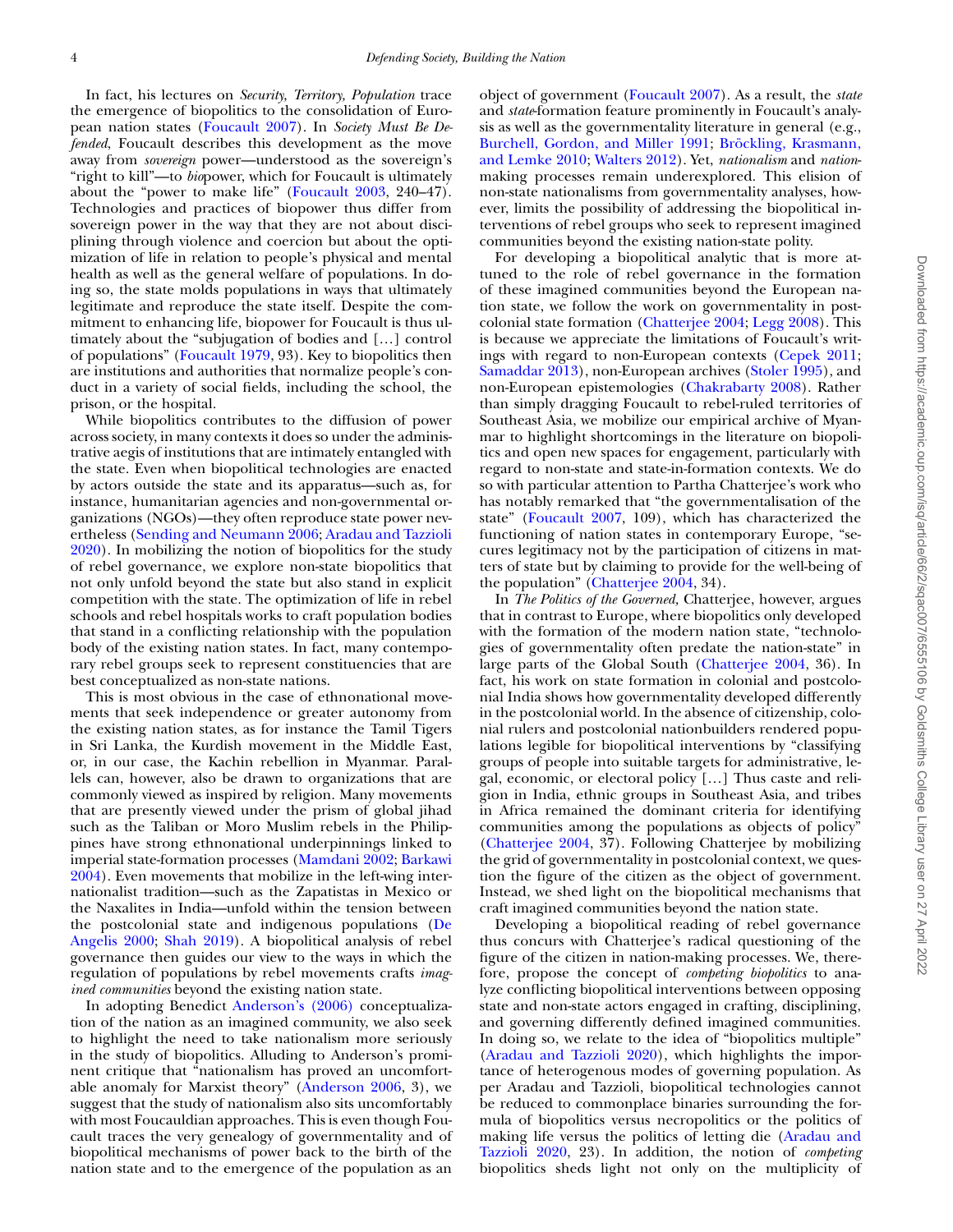biopolitical technologies but also on how these might be conflicting with each other. We thus situate biopolitical technologies of rebel groups within the broader context of governmentality, conceived at the conjuncture of multiplicity of powers, practices of resistance, and ethical–political relations among subjects.

For exploring this biopolitical competition, Chatterjee's work is again instructive in pointing us to the importance of investigating the role of counter-conducts. In *The Nation and Its Fragments*, Chatterjee highlights such questions for the anti-colonial nationalists in pre-independence India. In his analysis, they were in fact central to the production of a sovereign domain by Indian nationalists before formal independence. According to Chatterjee, Indian nationalists distinguished between two spheres of sovereignty. The external, material sphere was concerned with studying and replicating Western technological superiority. More important, however, was the *internal* sphere of sovereignty—where Indian intellectuals debated social institutions, practices, and moral conducts of the Indian nation that contrasted with the Western colonizers. For Chatterjee, this is where true national sovereignty lies. He writes in reference to Anderson: "If the nation is an imagined community, then this is where it is brought into being. In this, its true and essential domain, the nation is already sovereign, even when the state is in the hands of the colonial power" [\(Chatterjee](#page-10-31) 1993, 6)[.2](#page-4-0)

Chatterjee's analysis of non-state nationalism guides us back to Foucault's notion of "counter-conduct," which Foucault introduced for analyzing practices of resistance and biopolitical technologies that are enforced in opposition to the state. In his words, counter-conducts designate struggles "against the processes implemented for conducting others" [\(Foucault](#page-10-19) 2007, 201). As emphasized by Foucault's writings on the techniques of the self, analyzing conduct and counter-conduct necessitates attention to the relation between governmentality, morality, and ethics. Society codifies what it identifies as good or bad moral conduct. It enforces this code through governmental practices, including biopolitical ones, which leads to the moral subjectification of individuals by establishing model practices for the relationship with themselves [\(Foucault](#page-10-32) 1990, 25–32). Counter-conducts then are conceivable in a variety of ways, including subversion of or noncompliance with the existing prescriptive codes or the development of alternative codes of moral behavior, including practices that allow for an alternative moral subjectification.

Two important points need be noted here. First, Foucault stresses that alternative subjectification might not only be about moral prescriptions and legal codes in terms of what is forbidden and what is allowed. At least equally important seem to be everyday practices used by individuals to change their relations to themselves and others. Foucault conceives of this in non-normative ways as ethics (rather than morality), which is not about "a code that would tell us how to act" but about "the relationship you have to yourself when you act" [\(Foucault](#page-10-33) 1994, 131). Second, Foucault highlights that counter-conducts rarely consist in the straightforward refusal of set norms nor are they located in a position of total exteriority to them: counter-conducts are formed by practices that alter existing norms and, in so doing, refuse a certain way of being governed. As Foucault remarks to explain the meaning of counter-conducts: "the struggle was not conducted in the form of absolute exteriority, but rather in the form of the permanent use of tactical [elements" \(Foucault](#page-10-19) 2007, 125). There thus remains a partial continuity between

conducts and counter-conducts, as long as they "share a series of elements that can be utilized and reutilized, reimplanted, reinserted, taken up in the direction of reinforcing a certain mode of conduct or of creating and recreating a type of counter-conduct" [\(Davidson](#page-10-34) 2011, 27).

By proposing to analyze rebel governance as competing biopolitics, this section suggested that viewing the health and welfare activities of rebel groups through a mainly instrumentalist lens misses a fundamental point: rebel governance establishes biopolitical sovereignty. In other words, rebels might not *only* or even *primarily* engage in governing populations to garner support for their fight against the state. Rebels engage in governing populations because sustaining and optimizing life is precisely what establishes their sovereignty in a biopolitical competition with the state. More so than simply sustaining just any form of life, rebel governance then becomes the very basis for forming alternative subjects and imagined communities in opposition to the ones prescribed by the existent nation state. The making of the alternative nation then is not an abstract idea but relies on concrete biopolitical technologies that optimize life and shape people's conducts. Of crucial importance throughout this process seem to be the ethicopolitical underpinnings of rebel governance, in particular governmental practices that serve to enact a moral counter-codification and open the space for alternative moral subjectification among the rebel constituency. Our framework thus urges more attention to the making of meaning and forming of identities in analyzing war-time social orders and the imagined communities that they can produce.

## **Researching Myanmar's Borderlands**

To illustrate, explore, and further develop this understanding of rebel governance as competing biopolitics, the remainder of the article mobilizes empirical research on public health governance by the Kachin rebellion in Myanmar. Myanmar's borderlands are home to one of the world's longest running but least-studied civil wars in the world. In fact, scholars of civil war have largely ignored this decadeslong conflict, as is the case with armed conflicts in Southeast Asia more generally [\(Brenner](#page-10-35) and Han 2022). That said, the study of Myanmar cannot only produce important empirical knowledge on a forgotten conflict and its humanitarian consequences. Researching such commonly ignored cases can also help to challenge the conceptual paradigms that govern our understanding of conflict, violence, rebellion, and arguably rebel governance. This is because these paradigms have emerged from a limited set of select cases that are mostly located in sub-Saharan Africa, the Balkans, and the Middle East [\(Brenner](#page-10-35) and Han 2022). In fact, Myanmar presents an extremely rich archive for studying rebel governance, as numerous rebel groups have established extremely elaborate states within the state in border areas that have never been controlled by actual authorities of the Myanmar state [\(Brenner](#page-10-11) 2019, 29–46). Instead of testing the existing hypotheses through a large-*n* research design, our in-depth case thus seeks to inform future theoretical directions in the study of rebel governance by exploring microand meso-level processes of rebel [governance](#page-10-36) (cf. George and Bennett 2005, 19–22).

Specifically, we focus on what we call "the Kachin War on Drugs," a fierce *non*-state campaign against the escalating narcotics crisis in northern Myanmar. Our research is based on fieldwork on the *Pat Jasan*, an anti-narcotics movement that is linked with the Kachin rebellion. This was conducted by one of the authors (Brenner) for

<span id="page-4-0"></span><sup>&</sup>lt;sup>2</sup>We are indebted to Sanjay Seth for pointing us in this direction.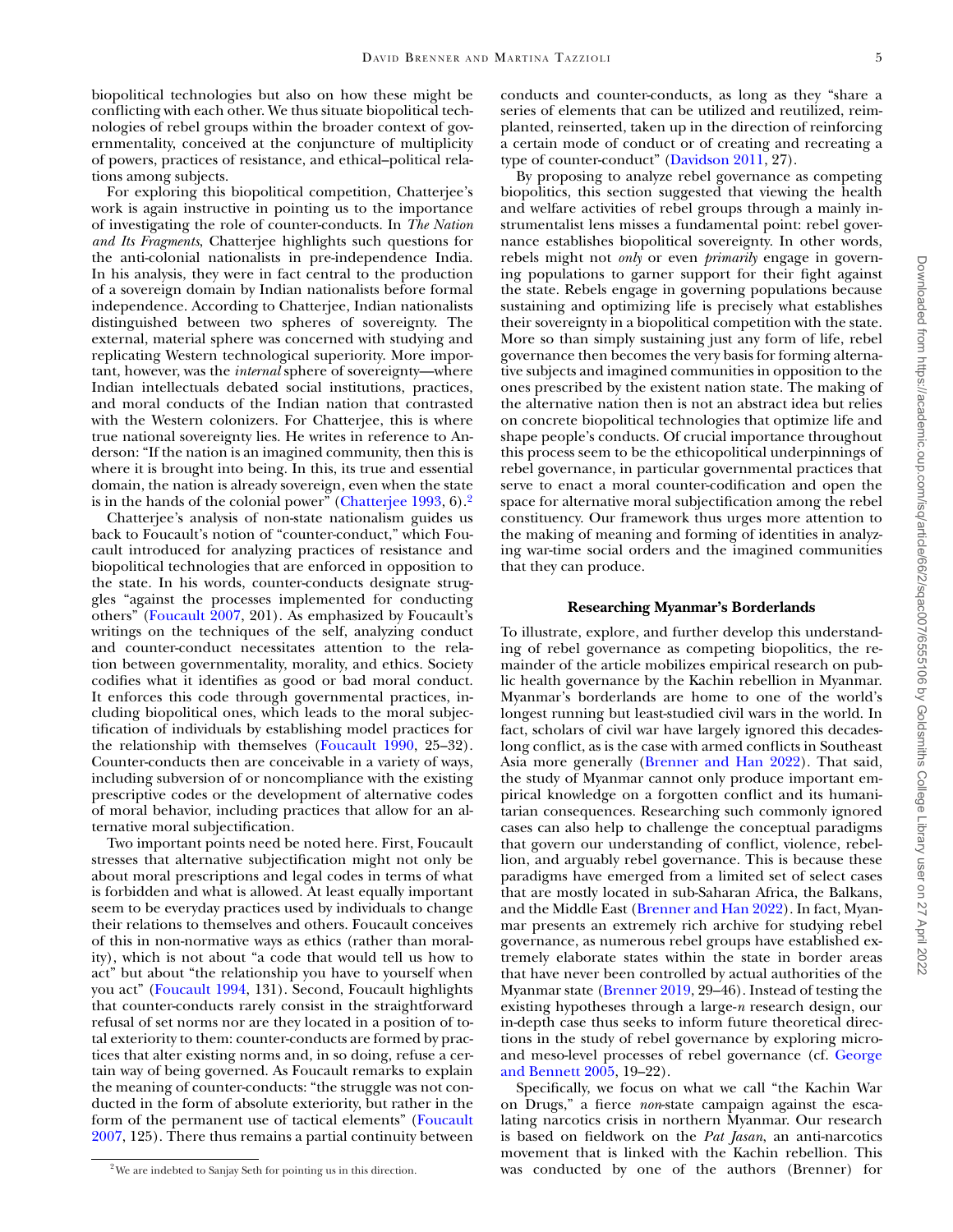three weeks in January 2017 in the provincial capital of Myitkyina and surrounding localities. It included seventeen formal key-informant interviews and numerous informal conversations with a range of actors, such as *Pat Jasan* members, Kachin rebel officers, student activists, drug addicts, community leaders, and representatives from different ethnic populations, including from the Kachin-identifying community and non-Kachin-identifying communities, such as Burmans, Gorkhas, Shanni, and non-Kachin identifying Lisus. In choosing interviewees, we aimed to hear a variety of differently positioned perspectives, including voices from different ethnic communities as well as elite and non-elite actors. Fieldwork also included ethnographic observations during overnight stays in a training camp of a *Pat Jasan* unit, and visits to four rehabilitation camps where the *Pat Jasan* detained and treated drug addicts (two camps were located inside and two outside Myitkyina). Fieldwork, moreover, took place in the streets of Myitkyina. Access to and research within the *Pat Jasan* were facilitated by members of the movement, who also acted as interpreters for the local Jinghpaw Kachin language. Access to non-Kachin identifying communities was facilitated by a locally based research associate.

The key for facilitating access and enabling responsible research in the context of civil conflict was Brenner's continuous engagement with conflict-affected communities in Kachin State since 2013. This included previous research as well as supporting technical capacity-building of local civil society initiatives, educational projects, and research institutions. This commitment was particularly important to mitigate the limitations and challenges, including ethical challenges, which we faced as outside researchers from Europe (cf. [Cronin-Furman](#page-10-37) and Lake 2018). Importantly, a grounded understanding of the local context and relevant social networks allowed us to navigate the conflict-ridden environment without posing extensive risks to our interlocutors. Continuous post-fieldwork engagement with local associates was, moreover, important for addressing ethical challenges on publishing research about a dynamic and sensitive political context (cf. [Knott](#page-11-26) 2019).

Long-term engagement with Kachin State and Myanmar, moreover, shaped our understanding of the Kachin War on Drugs. The underpinning research for this article was carried out over a total period of six years. Fieldwork trips lasted from three weeks to nine months. This included fieldwork in territories controlled by the KIOs as well as government-controlled areas. Research in other border areas of Myanmar, specifically in areas controlled by the Karen National Union (KNU) on the Thai border, also informs our understanding of rebel governance in Myanmar. Throughout this time, Brenner conducted more than one hundred formal interviews with rebel leaders and other local elites. Importantly, our understanding is shaped by ethnographic observations gathered through participant observations in both the Kachin and the Karen movements, and countless informal conversations and interactions with non-elite actors, including rank-and-file members of both movements, grassroots activists, and ordinary people from local communities. These interlocutors were, however, more than mere "sources of data." On the contrary, we are deeply indebted to them for sharing their own sophisticated analyses with us, including on the politics of rebellion, the narcotics crisis, and how these issues relate to Myanmar's multilayered ethnic conflict. Unfortunately, the authoritarian, insecure, and violent context in which they live mandates the protection of their identities. We keep all our interlocutors anonymous.

## **The Kachin War on Drugs**

The War on Drugs is commonly associated with the protracted anti-narcotics campaign waged by US policymakers since the 1970s. In a much less-prominent context— Myanmar's war-torn Kachin State—a different war on drugs has intensified over the past years. Located on Myanmar's north-western frontier, Kachin State is located just next to Southeast Asia's infamous Golden Triangle. Tugged between Myanmar, China, Thailand, and Laos, the Golden Triangle has emerged as one of the world's most important hubs of narcotics production during the Cold War (McCoy 1972). While the Cold War ended, drug [production](#page-11-27) has continued to flourish in Myanmar, particularly in its borderlands. These regions are home to the world's longest running civil war, which has given birth to a bewildering mix of armed groups, including powerful ethnonational rebel movements, smaller sized ethnic militias, criminal syndicates, and semiautonomous counterinsurgency commands [\(Brenner](#page-10-11) 2019, 29–46).

Many of these armed actors are deeply invested in the country's drug trade, most of which is located in the Shan State but some also in [neighboring](#page-11-28) Kachin State (Lintner and Black 2009; Chin [2011;](#page-10-38) [Meehan](#page-11-29) 2011). Shan State has for a few decades been the world's second largest source of illicit opium and has now become one of the world's major sources of [methamphetamines](#page-11-30) (United Nations Office on Drugs and Crime 2019, 43–45). The prevalence of drugs has led to a major public health crisis among the conflictaffected local population. In war-torn Kachin State's towns and villages, mining sites, and war-displaced people's camps, a shot of heroin costs as little as one US dollar. This has taken a massive toll on local communities, most of which are ethnic minorities. While sparsely populated Kachin State only houses three percent of Myanmar's population, UN-AIDS estimates that it is home to 23 percent of the country's drug users [\(UNAIDS](#page-11-31) 2020). As needle-sharing is prevalent, the narcotics crisis turned Kachin State, especially its jademining areas, into the epicenter of Myanmar's HIV/AIDS crisis. The agency estimates that about forty percent of the people who inject drugs in Kachin State have contracted HIV [\(UNAIDS](#page-11-31) 2020).

The Kachin War on Drugs thus plays out against the background of a public health crisis as well as protracted ethnic conflict and civil war. In comparison to the US War on Drugs, it is however not fought by state actors. The state in Myanmar or, more precisely, Myanmar's military—known as the *Tatmadaw*—is itself deeply implicated in the narcotics trade [\(Meehan](#page-11-29) 2011). In Kachin State, major opium cultivation sites are under military control or in areas controlled by its proxy militias [\(Transnational](#page-11-32) Institute 2019). The Kachin War on Drugs is fought by the Kachin ethnonational movement—including not only the KIO and its armed wing, the Kachin Independence Army (KIA), but also wider networks across Kachin society.

#### *Social Networks of Rebel Health Governance*

The Kachin rebellion has struggled for autonomy from Myanmar's ethnocratic state and for ethnic minority rights since 1961. While many armed actors in Myanmar profit from the country's drug trade, the KIO has taken a dedicated stance against narcotics. Throughout their long history, Kachin rebels at times also produced opium. Since 1991, the KIO has, however, started to fight against the growing drug epidemic, which has also taken a heavy toll on its own recruits. In its attempt to curb the narcotics epidemic,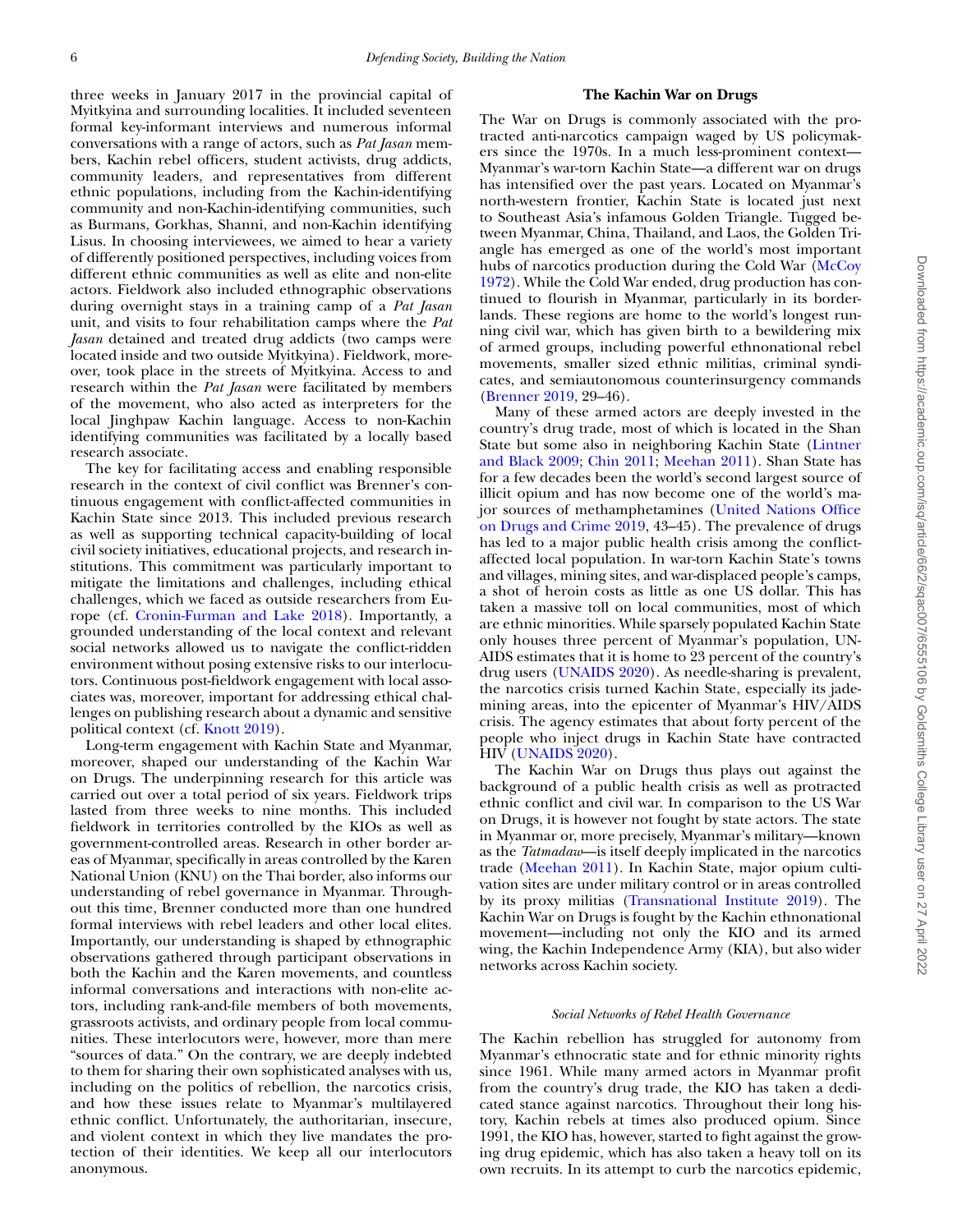the KIO established a Drug Eradication Committee in 1993. The committee has since implemented a variety of antidrug policies in KIO-controlled territory along the Chinese border, including the prohibition of poppy farming and incarceration of drug-addicted KIO soldiers in rebel-controlled rehabilitation centers[.3](#page-6-0) This campaign is part of the wider health and welfare system of a rebel movement that operates its own health department, which runs a nursing school to train medical staff who then work in its hospitals and sick stations in towns, villages, and displaced people's camps. This parallel health system provides basic healthcare to local communities in rebel-controlled areas, including maternal and child healthcare, vaccination programs, humanitarian aid to displaced people, and physical rehabilitation facilities for landmine victims. In a region where preventable diseases, such as malaria, dengue, tuberculosis, or influenza, pose terminal health risks every year, rebel groups have also engaged in disease-control and -prevention measures. In southeast Myanmar, for instance, the parallel healthcare system operated by Karen, Mon, Karenni, and Shan rebels is estimated to employ around 3,000 healthcare workers in 139 clinics and 93 mobile medic teams that serve about 600,000 people (Davis and [Jolliffe](#page-10-39) 2016, 10).

At the same time as rebel health providers work in competition with the Myanmar state, their governance infrastructures are closely intertwined with an assemblage of local and international actors. The KIO Health Department, for instance, has a well-established relationship with the China Center for Disease Control and Prevention (China CDC), with which it coordinates cross-border health concerns, including the spread of HIV/AIDS as well as COVID-19[.4](#page-6-1) That said, international support to health provision in Myanmar's borderlands, including humanitarian relief aid, is extremely limited. This is not least because the Myanmar government blocks international relief organizations from operating in many parts of Myanmar's border areas [\(UNOCHA](#page-11-33) 2019). Most international aid efforts thus rely on local intermediaries, such as church organizations, to bring basic relief aid to the tens of thousands of war-displaced people living in KIO-controlled territory.<sup>5</sup> These manifold community-based organizations are instrumental in providing healthcare in Myanmar's non-state borderlands and often do so in close coordination with [ethnonational](#page-10-39) rebel organizations (Davis and Jolliffe 2016; [Debarre](#page-10-40) 2019).

This points to the need for appreciating that the Kachin rebellion is not only made up of the KIO and its armed wing, the KIA. Instead of understanding the Kachin ethnonational movement as an armed organization with clear in-and-outgroup boundaries, it is more fruitful to conceptualize it as a social figuration that is deeply embedded in different parts of Kachin society and entails a variety of institutions beyond its manifestation in an armed organization [\(Brenner](#page-10-11) 2019, 13–28). Equally important as the KIO—and at least equally as forceful in its demands for Kachin autonomy from the Myanmar state—are local churches, such as the Kachin Baptist Convention (KBC) or Kachin student as-sociations (Tu [Sadan](#page-11-34) 2016; [Brenner](#page-10-11) 2019, 85–86).<sup>6</sup> Moreover, the analytical distinction between rebel rulers and

rebel-ruled that is often drawn by the rebel governance literature collapses in Myanmar's borderlands. Kinship relations between civilians and rebels are strong in a context where protracted armed conflict has haunted generations and rebellion has "become a way of live" [\(Smith](#page-11-35) 1999, 88). The provision of health and welfare has been instrumental in embedding the Kachin rebellion inextricably within local communities in a context where state institutions have either been absent or largely worked to marginalize Kachin communities (for similar observations in the contexts of the Karen and Wa movements in Myanmar, see Brenner 2019, 47–74; Ong and [Steinmüller](#page-10-11) 2021). For analyzing the biopolitics of rebel governance in Kachin State, it is important to appreciate this wider social figuration of the Kachin rebellion.

#### *Defending Society, Building the Nation*

In 2010, the KIO officially announced that it will escalate its "war against drugs" to government-controlled territories. A KIO spokesperson explained that the government's failure to address the drug epidemic in government-controlled territories of Kachin State was not incidental. Rather government inaction was a targeted campaign against Kachin youth, especially young men, at a time when the KIO sought to revitalize its own ranks by recruiting a new generation of revolutionaries from government-controlled parts of Kachin State with its Education and Economic Development for Youth (EEDY) mobilization program. The KIO's spokesperson consequently accused Myanmar's military rulers of "using drugs as a weapon to counter attack the KIO's EEDY program by destroying Kachin youth with drugs" [\(Lahpai](#page-11-37) 2010). The expansion of the Kachin War on Drugs into government held-territory, however, still took until 2014 after war returned to Kachin State after a seventeen-year-long ceasefire between the KIO and the *Tatmadaw* had broken down in June 2011. Since 2014, however, the Kachin War on Drugs has rapidly expanded across most government-controlled parts of Kachin State and neighboring northern Shan State (where many Kachin people live as well).

The campaign has been led by a Kachin movement that is locally known by its Kachin Jinghpaw language name *Pat Jasan*, which can be translated as "to stop and clean up" or "to ban and clear.["7](#page-6-4) The *Pat Jasan* has sometimes been described as a grassroots movement. Oosterom et al. for instance conceptualize it as "a counter-narcotic vigilante movement" [\(Oosterom,](#page-11-38) Maran, and Wilson 2019, 1730). Thinking of the *Pat Jasan* as a community-organized vigilante movement reflects an account that can often be heard on the streets of Kachin State's government-controlled capital Myitkyina. According to this, the *Pat Jasan* was founded by elderly women in northern Shan State. Disillusioned with lacking government interventions in the escalating narcotics crisis, the women banded together and started burning the ever-ubiquitous poppy fields. Inspired by the courage of these women, local civil society organizations, the prominent Kachin churches (Kachin society is mostly Christian and predominantly Baptist), and above all Kachin youth groups mobilized society more widely for the Kachin War on Drugs[.8](#page-6-5)

<span id="page-6-0"></span><sup>3</sup>KIO Officer, interviewed in drug eradication center outside the KIO capital Laiza on March 27, 2014.

<span id="page-6-1"></span><sup>4</sup>Kachin humanitarian worker based in Laiza, telephone interview, October 12, 2020.

<span id="page-6-2"></span><sup>5</sup> International Committee of the Red Cross staff, conversation in Myitkyina, January 22, 2017.

<span id="page-6-3"></span> $^6$ As with some other ethnic minorities across Myanmar—namely the Karen. Karenni, Naga, and Chin—Christianity has been crucial to ethnic identity formation in the borderworlds of Southeast Asia ever since missionaries arrived in the

nineteenth century [\(Smith](#page-11-35) 1999, 44–45; [Sadan](#page-11-39) 2013, 381–82; [Brenner](#page-10-11) 2019, 34–

<span id="page-6-4"></span><sup>35).</sup>  $\frac{7}{7}$ The Jinghpaw are one of six sub-categories of the people who are often referred to as the Kachin in Myanmar. Jinghpaw is also the dominant language, often used as a lingua franca among Kachin-identifying people.

<span id="page-6-5"></span><sup>8</sup>Kachin student activist, conversation in Myitkyina on January 10, 2017.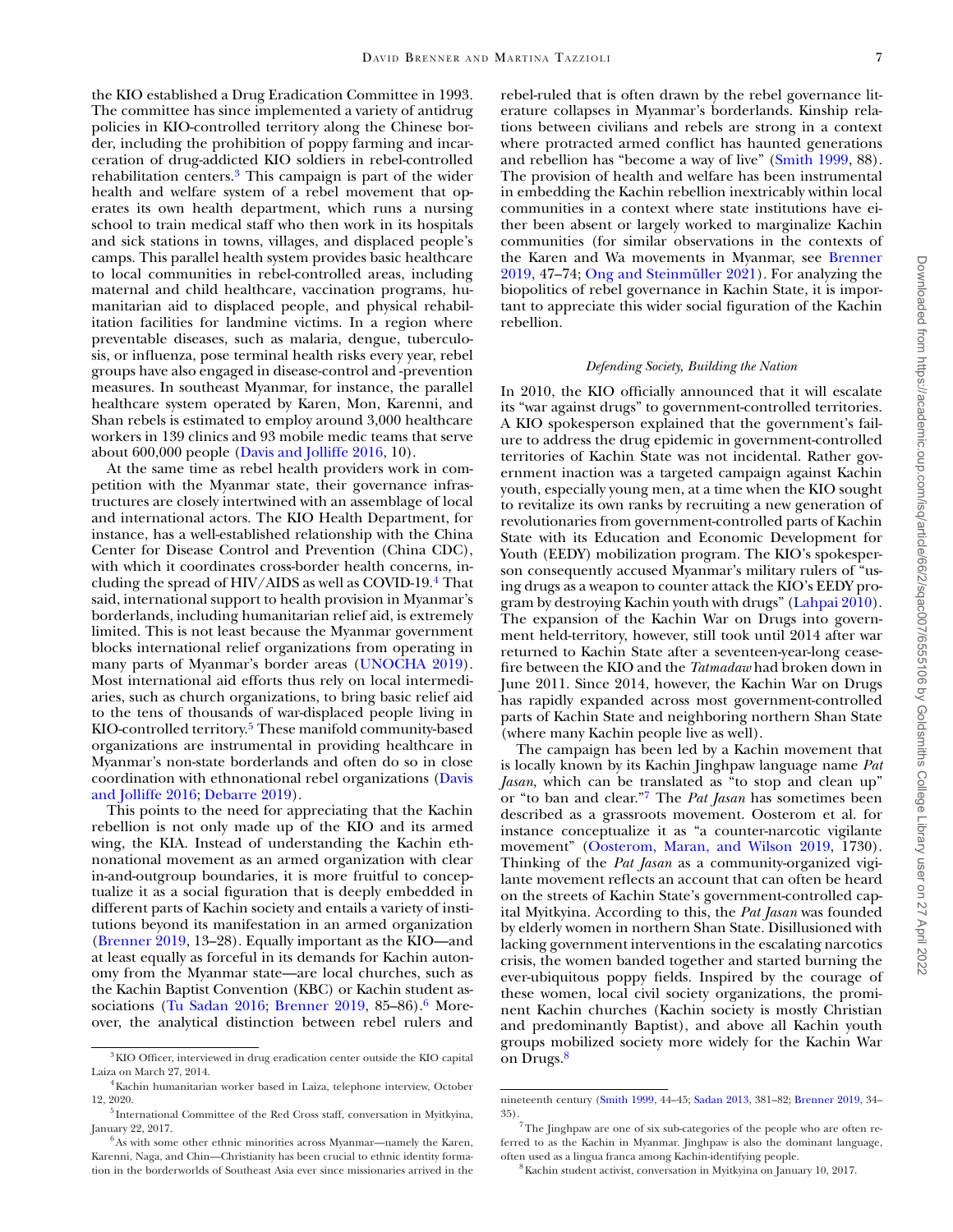While the Pat Jasan has a strong grassroots character, conceiving of the movement as a self-organized and autonomous vigilante is misleading. It is more accurate to see it as a social movement that was unified and scaled up from a variety of grassroots initiatives that emerged over the years in response to the local drugs crisis (cf. Dan et al. 2021). [Instrumental](#page-10-41) to this process was the social figuration of the Kachin ethnonational movement, particularly its two main pillars: the KIO and the KBC. Both organizations did not only finance the *Pat Jasan* but also provided the infrastructure spanning across rebel and governmentcontrolled areas of Kachin State that made a unified Kachin War on Drugs possible in the first place.<sup>9</sup> As with the wider Kachin rebellion, the *Pat Jasan* is a complex social movement that involves a variety of actors and practices, including for instance the invisibilized labor of women or the spiritual support of priests [\(Maran](#page-11-40) and Sadan 2021). That said, its most visible incarnation are young men who arrest drug users, run rehabilitation camps, and burn down poppy fields. They are equipped with batons and walkie-talkies and often trained in *kahprek*, a local version of karate. Their camouflaged vests feature the symbol of the *Pat Jasan*: the outline of Kachin State's boundaries, which is filled with narcotics, including poppy flowers, needles, and pills, all of which are crossed out with a red bar (identical to the symbol employed by the KIO Drug Eradication Committee). While the *Pat Jasan* does not hide its proximity to the KIO, it would be incorrect to think of the movement as simply the KIA boots on the ground in government-controlled territory. As above, it is important to remember that the Kachin ethnonational movement cannot be reduced to the KIO/KIA but comprises a wider social figuration, including church networks or student associations.

The *Pat Jasan* then is best conceptualized as an ancillary force of the wider Kachin national project. This is reflected in its leadership. The movement's Myitkyina secretary in 2017, for instance, previously acted as the head of the KBC youth wing[.10](#page-7-1) Kachin nationalists view the *Pat Jasan* as the last line of defense for the Kachin society whose very existence is often perceived as threatened by the narcotics crisis. Indeed, to many Kachin, the crisis cannot be reduced to a public health issue. Instead, the narcotics epidemic is often referred to as a weapon that the government intentionally uses for waging a "cold war" against the Kachin nation. Many Kachin people also refer to the narcotics crisis as "ethnic cleansing" or a "slow genocide" with which the Myanmar state seeks to exterminate the Kachin people.<sup>11</sup> Defending Kachin society from the scorches of narcotics then becomes a national duty to the extent to which the fight against the drugs becomes a prime vehicle for Kachin nation-building itself. In fact, this biopolitical discourse resolves itself in biopolitical practices aimed not only at saving Kachin bodies but also at molding the Kachin population.

Youth inhabit a special place in this biopolitical discourse. This is not only because many drug users are young people but also because youth are ascribed a central role for building the Kachin nation. On the one hand, Kachin nationalists are concerned about demographics and there-

<span id="page-7-2"></span><span id="page-7-1"></span><sup>10</sup> *Pat Jasan* Myitkyina secretary, interviewed in Myitkyina on January 11, 2017.

fore biological reproduction of what is a relatively small ethnic community after all. The exact figures of Kachin demographics are impossible to establish, not least because of disagreements of who exactly identifies as Kachin and the politics of census-taking in a country ridden by decades of ethnic conflict, civil war, and displacement [\(Ferguson](#page-10-42) 2015). Most estimates, however, speak of only about one million Kachin people in a country of more than 51 million people (Minority Rights Group [International](#page-11-43) n.d.). Even in the region called Kachin State, it is estimated that only less than half of the present population of Kachin State self-identifies as Kachin (Kiik [2016,](#page-11-42) 211-13).<sup>12</sup> Kachin State is, moreover, a popular destination for domestic labor migrants seeking employment in Kachin State's jade mines and other natural resource industries (Myanmar [Department](#page-11-44) of Population 2015). Many Kachin fear that their population is rapidly decreasing in size compared to other ethnic groups, which challenges their claim to ownership over Kachin State. For Kachin nationalists, biological reproduction thus becomes an imperative. This was clearly expressed by the KIO statement above in which the organization voiced its concern about its youth wing. Similarly, an official from the KBC youth department told us in an interview how he stresses biological reproduction in public-awareness campaigns that he organizes for young Kachin:

The common message that we give is that drugs are ethnic cleansing. This is going to extinguish our society. What we explain is that we might all disappear because of the drugs one day. You see, we might not be able to generate new generations anymore. In my village a father was using drugs and died from it, and his son was using drugs and died from it before he could marry[.13](#page-7-4)

On the other hand, the biopolitical discourse ascribes an important leadership role to youth for building a future nation beyond mere biological reproduction. Not only numbers but also the health of population matters. As in other conflict-affected ethnic minority populations of Myanmar, youth leadership means to either become a soldier with the ethnonational rebellion who can defend the nation from external enemies or become an educated person who furthers the material and spiritual development of the nation. In the words of the KBC official, there are "two ways for youth: either you are joining the KIA or you are trying to do your best with education. But it's the same goal: Awmdawm! [freedom/independence! ].["14](#page-7-5) Youth leadership then necessitates a strong body and a clear mind. The narcotics epidemic thus became a disaster for the Kachin national project precisely because, the official continued, "the youth's will is declining. The drug users don't want to study anymore, and they don't want to go to the KIA anymore. Like before I said, we only have two ways: whether you join the KIA or give your best for education. But drug users are hopeless. They are against the nation-building.["15](#page-7-6) The KBC official mobilizes awareness campaigns to implore young Kachin to think of their future responsibilities: "If we as youth are using drugs

<span id="page-7-0"></span><sup>9</sup>KIO spokesperson, interviewed in Myitkyina on January 11, 2017; *Pat Jasan* Myitkyina secretary, [interviewed](#page-11-41) in Myitkyina on January 11, 2017. See also Sadan, Maran, and Dan (2021, 8).

<sup>&</sup>lt;sup>11</sup> Kachin student activist, conversation in Myitkyina on January 10, 2017; KBC Youth Department official, interviewed in Myitkyina on January 17, 2017. See also Dan et al. [\(2021,](#page-10-41) 3–4). These framings resemble similar popular understandings of other crises in a [community](#page-11-42) that has long felt under existential threat (cf. Kiik 2016).

<span id="page-7-3"></span><sup>&</sup>lt;sup>12</sup> Other ethnic groups include Burmans, Shanni, Indians, Rakhine, Chinese, Gurkhas, and Naga. They also include people who are commonly counted as Kachin subgroups—by Kachin nationalists and outside observers alike—but do not always prefer to self-identify as Kachin, such as parts of the Lisu or Rawang communities (Kiik [2016,](#page-11-42) 211–13; [Pelletier](#page-11-45) 2021).

<span id="page-7-4"></span><sup>&</sup>lt;sup>13</sup> KBC Youth Department official, interviewed in Myitkyina on January 17, 2017.

<span id="page-7-5"></span><sup>14</sup>KBC Youth Department official, interviewed in Myitkyina on January 17, 2017.

<span id="page-7-6"></span> $^{15}\rm{KBC}$  Youth Department official, interviewed in Myitkyina on January 17, 2017.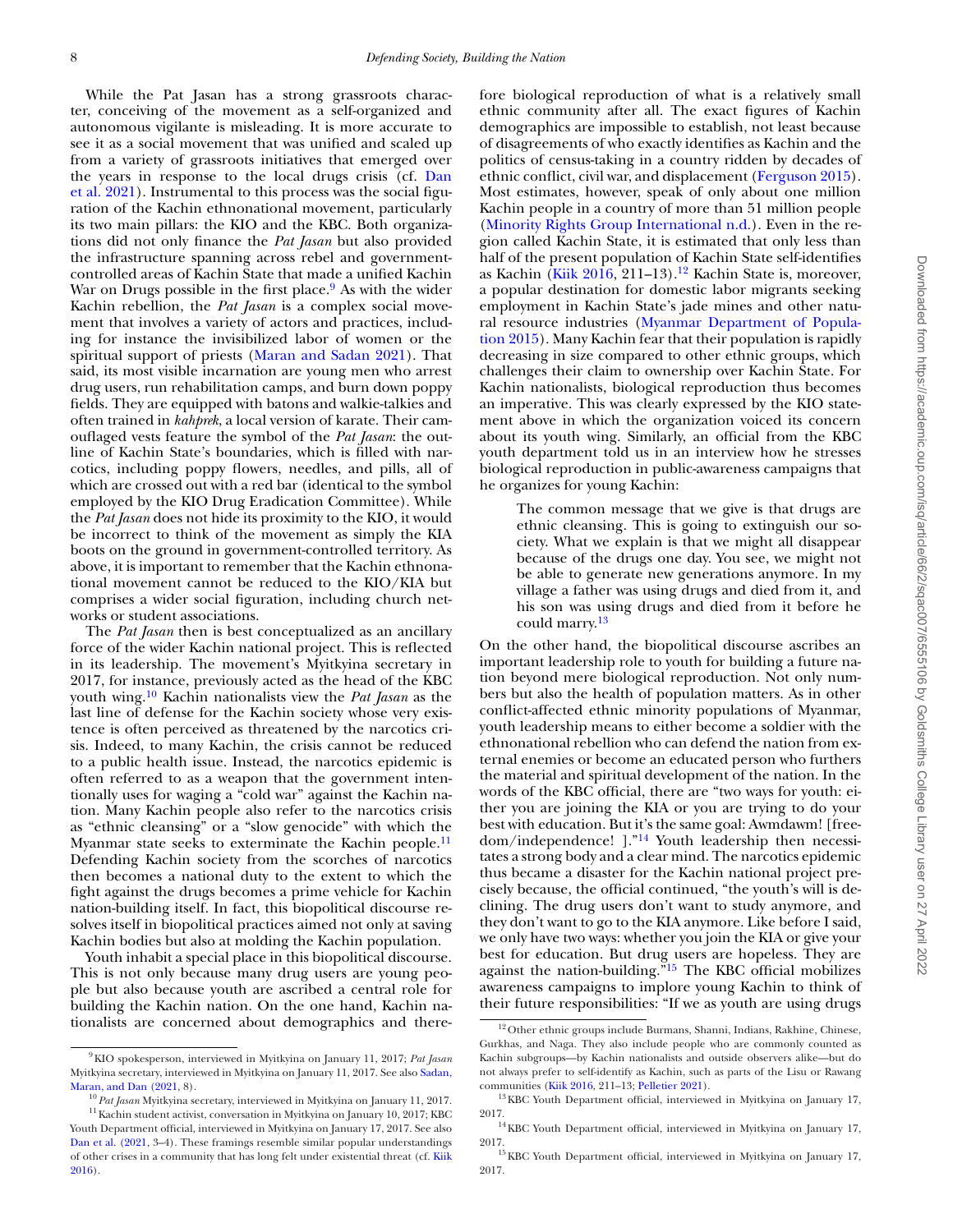now, imagine what will happen with us in the future, who will lead our society in 20 years?"<sup>16</sup>

For Kachin nationalists, the narcotics epidemic is bound up with a wider moral decay of Kachin youth and society. This is not simply because narcotics are viewed within a broader nexus of criminal and antisocial behavior as is the case elsewhere as well. More importantly, taking drugs violates the nationalist responsibilities of Kachin subjects. "Good" Kachin subjects do not take drugs. They are virtuous and healthy, which allows them to become soldiers and educated people of the nationalist rebellion. The Kachin War on Drugs has thus become about moral restoration. A *Pat Jasan* commander who leads the militia's operations to arrest drug users on the streets of Myitkyina expressed this by proudly reflecting on how his work has changed local youth and the Kachin capital for the better: "Myitkyina has changed because of *Pat Jasan*. Before *Pat Jasan* most youth were morally corrupted and useless for society. Now most youth are good. They are afraid of drugs. And they can become leaders of the society.["17](#page-8-1)

According to him and the Myitkyina secretary of the *Pat Jasan*, the militia therefore expanded its role beyond policing narcotics[.18](#page-8-2) This is also owed to the fact that local Kachin communities have little trust in the Bamar-dominated official police force, which is usually not present in Myitkyina's Kachin neighborhood, especially after dark. Rather than only arresting drug addicts, *Pat Jasan* members have—at the time of research—indeed, policed the neighborhood as local Kachin call their assistance to arrest petty crime, such as theft; more serious crimes, such as robbery and domestic violence; and what is seen as antisocial behavior, including alcoholism. Here again, moral conduct is of essence. In 2017, one local entrepreneur reported how the *Pat Jasan* has become a form of morality police. While he originally wanted to open a liqueur shop selling Kachin-style whiskey, he decided that this was not the right time due to fears of repercussion in an environment that has become increasingly hostile toward all forms of intoxicants and bodily leisure[.19](#page-8-3) Similarly, the karaoke bars of Myitkyina—usually a popular haunt for many young Kachin to escape the dire reality of their conflict-ridden everyday—have taken a hit during the heydays of the *Pat Jasan*. As one young Kachin described to us, karaoke bars have come to be associated with moral degeneration since they concentrated alcohol, drugs, and prostitution, all of which stand opposed to the virtuous ideal of Kachin nationalist youth as soldiers and educated people[.20](#page-8-4)

That said, the *Pat Jasan's* main activity has been the operation of a widespread network of rehabilitation camps for drug addicts. At the time of research, the movement operated more than seventy such camps across Kachin State under guidelines formulated by the *Pat Jasan* Committee, which is made up by Kachin churches, student groups, and civil society organizations[.21](#page-8-5) These guidelines often contrast the official procedures by the Myanmar state and international NGOs that have engaged in local drug rehabilitation in ways that work as counter-conducts. The most prominent of these guidelines is the rejection of drug replacement therapy, such as the use of Methadone for detoxifying opiate addicts. The *Pat Jasan* argues that drug addiction cannot be cured with drugs but demands spiritual and bodily strength

to overcome in a sustainable way. Therapy for addictions ranging from heroin and methamphetamine to alcohol, thus, consists of cold detoxification followed by multiple months of bible teaching, physical exercise, and sometimes bodily labor. Camps, therefore, usually feature a chapel and a sportsground. Some offer martial arts training, and some have vegetable gardens in which occupants produce their own food. Most camp occupants were arrested by *Pat Jasan* members. However, some reported that their family members turned them in or even to have submitted themselves voluntarily.<sup>22</sup>

One of the camps was established in a small village outside Myitkyina in 2014. It was established and operated by the local church; the pastor in charge referred to the detainees as his students whom he is teaching in daily bible classes.<sup>23</sup> In January 2017, the camp counted about one hundred inhabitants, the majority of whom had finished their six-month treatment and stayed on as what was called volunteers. Some of them volunteered for a few weeks; others had stayed for two years. Some said that they feel as if they can contribute to a wider social cause by volunteering in the camp. Others mentioned that they did not want to go back to their communities for fears of being stigmatized as former drug addicts. Some also expressed their fear of getting back to old habits, including drug usage, when coming back to their previous social networks.<sup>24</sup> What emerged from these conversations was also that not all of the camp "students" were Kachin, which contrasts with arguments that the *Pat Jasan* has limited its operations to Kachin-identifying communities (Dan et al. [2021,](#page-10-41) 2). In fact, several detainees in two of the visited camps came from other ethnic and religious communities, including Buddhist Bamar, Buddhist Shanni, and Hindu Gorkha communities. Nevertheless, the camp director and pastor insisted on the power of bible teaching for anti-narcotics therapy and regularly baptized non-Christian students who had accepted Jesus. According to him, "the scripture provides guidance and strength to everyone who is lost.["25](#page-8-9)

While the biopolitical practices of the *Pat Jasan* have unsurprisingly attracted criticism from human rights and health professionals, they need to be understood within Kachin nationalist cosmology. As argued by Sadan, Maran, and Dan, the *Pat Jasan* discourse and practice of saving the Kachin community from the threat of narcotics through religiously defined moral uplift are rooted in long-standing cultural attitudes, in which Kachin-identifying communities perceive their victimhood as part of their Christian identity (Sadan, [Maran,](#page-11-41) and Dan 2021, 3). In doing so, spiritual redemption becomes the logical safeguard against existential threats. Religious practice including collective conversion and continuous theological regeneration campaigns have indeed underpinned the development of modern Kachin nationalism itself (Sadan, [Maran,](#page-11-41) and Dan 2021). The authors show how the biopolitical discourse and practice of today's Pat Jasan movement in fact dovetails with previous Kachin nationalist campaigns. The Kachin Regeneration Campaign of the late 1930s, for instance, perceived the Kachin nation body to be threatened by moral decay in the form of drug abuse and syphilis, both of which were deemed to be related to what was seen as pre-Christian practices of alcohol and opium consumption as well as the unsupervised mingling of youth. Here also, the concern was for the

<span id="page-8-0"></span> $^{16}\mathrm{KBC}$  Youth Department official, interviewed in Myitkyina on January 17, 2017. <sup>17</sup> *Pat Jasan* commander, interviewed in Myitkyina on January 14, 2017.

<span id="page-8-2"></span><span id="page-8-1"></span>

<sup>18</sup> *Pat Jasan* Myitkyina secretary, interviewed in Myitkyina on January 11, 2017.

<span id="page-8-4"></span><span id="page-8-3"></span><sup>&</sup>lt;sup>19</sup> Kachin entrepreneur, conversation in Myitkyina on January 16, 2017. 20Kachin student activist, conversation in Myitkyina on January 10, 2017.

<span id="page-8-5"></span><sup>21</sup> *Pat Jasan* Myitkyina secretary, interviewed in Myitkyina on January 11, 2017.

<span id="page-8-6"></span><sup>22</sup>Detainees at three *Pat Jasan* camps inside and outside Myitkyina, informal conversations on January 14, 2017.

<span id="page-8-8"></span><span id="page-8-7"></span> $^{23}$  Camp director, interviewed on January 14, 2017.

<sup>24</sup>Detainees and volunteers at *Pat Jasan* camp outside Myitkyina, informal conversations on January 14, 2017.

<span id="page-8-9"></span><sup>&</sup>lt;sup>25</sup> Camp director, interviewed on January 14, 2017.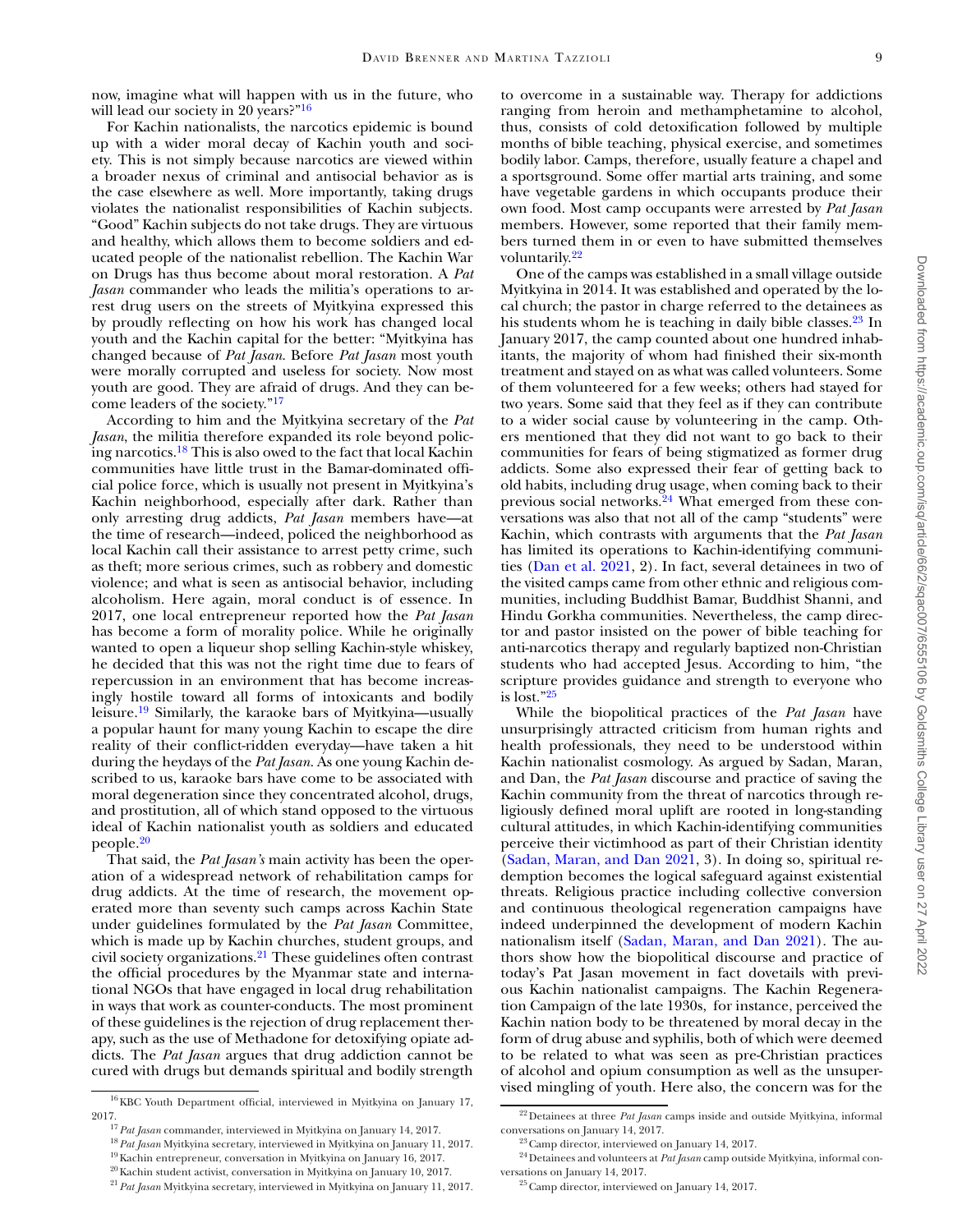bodily and spiritual health of young male Kachin (who sought enrollment in the colonial army of the time). And here as well, the remedy was seen in the moral uplift through religious [self-reflection](#page-11-41) and practice (Sadan, Maran, and Dan 2021).

Beside international human rights advocates, the Pat Jasan has however also come under criticism from some local communities who feel threatened by the *Pat Jasan.* These feelings are expressed particularly strongly by non-Kachinidentifying communities in Kachin State, which is an ethnically highly diverse region [\(Dean](#page-10-43) 2005). Some Shanni nationalists, for instance, view the *Pat Jasan* as a new means for expanding the Kachin ethnonational project and expelling them from what they view as their own ancestral lands. $26$ Similar resentments have also grown louder among some of the ethnic groups that are often classified as Kachin. Among the six ethnic groups, whom the Kachin ethnonational movement considers Kachin, some Lisu and Rawang communities have especially long felt alienated by what they experience as discrimination and marginalization by the Jinghpaw-dominated institutions of the Kachin rebellion [\(Fishbein](#page-10-44) 2019; [Pelletier](#page-11-45) 2021). In this context, Lisu politicians and activists pointed out that the *Pat Jasan* has amplified this conflict, for instance, by discriminately targeting Lisu communities as alleged drug producers or drug users[.27](#page-9-1) In parallel to the oft-heard reference to *Bamar* domination over ethnic minorities—*Burmanization*—some Lisu indeed referred to the *Pat Jasan* as a vehicle of *Jinghpawization* in Kachin State[.28](#page-9-2) Future research will hopefully tend more closely to these clashing non-state ethnic nationalisms, which add another layer to the conflict over the molding of populations beyond the state.

In any case, it is evident that the *Pat Jasan* is more than a community-organized anti-narcotics vigilante or a transactional rebel governance intervention into a public health crisis. From a transactional rebel governance perspective, the Kachin War on Drugs serves a primarily regulatory function: the prevention of crime and disease to garner support from local populations for the Kachin rebellion. A biopolitical reading, however, guides our view to the productive function of the *Pat Jasan's* societal interventions. Not only do Kachin nationalists view it as their duty to fight narcotics to support the biological reproduction of the Kachin nation. Rather than just sustaining life, the Kachin War on Drugs is also about optimizing life by counteracting what is viewed as the moral decay of Kachin society and producing bodily strong, mentally fit, and spiritually devout nationalist subjects instead. The policing of drugs by the Kachin rebellion then is not so much about a regulatory, juridical concept of power, that is, what is forbidden and what is allowed. It also stands in contrast to Foucauldian scholarship on drug policies in the West, which insist on its primary function of controlling and disciplining [populations](#page-10-45) (Fraser and Valentine 2008; [Keane](#page-11-46) 2009). Kachin rebel governance of health seems to ultimately be about the crafting of an imagined community through biopolitical technologies that govern its subjects and their conducts. In fact, our study suggests that it is here where the Kachin nation body is formed based on ethical discourses and practices in direct competition with the Burmese nation of Myanmar's ethnocratic nation state and other ethnic populations and ethnonationalist projects.

# **Conclusion**

Myanmar's contested borderlands are a rich archive for exploring the politics of sovereignty beyond the state, including rebel governance. Doing so is also crucial for understanding the nature and dynamics of one of the longest ongoing but least-researched civil wars in the world. Analyzing the Kachin rebellion's interventions in the region's narcotics crisis demonstrated that the movement's governance of public health cannot be understood in instrumental and transactional terms. Instead, Kachin rebel governance can better be understood as a productive biopolitical technology that molds a strong, healthy, and virtuous Kachin nation body. In fact, interventions such as the Kachin War on Drugs can be placed into a long historical genealogy, which helps in understanding that it is precisely here—in the practice and discourse of rebel governance—where the Kachin nation comes into sovereign existence despite the absence of formal statehood. Beyond our contributions to the study of Myanmar, our analysis allowed for intervening in debates on global health, rebel governance, and biopolitics in international relations and security studies.

First, our analysis of public health governance by rebel groups contributes to the growing field of IR scholarship on global health governance and health security. Critical security scholars have pointed to the complex assemblages of actors, institutions, and practices involved in the global governance of public health threats, such as pandemics. In doing so, they highlight how this has shaped international security practices as well as how the changing landscape of security, in turn, reflects the transformation of statehood itself (cf. Elbe [2012;](#page-10-46) [Hameiri](#page-10-8) and Jones 2013). Nevertheless, non-state armed groups have not yet received scholarly attention in this field. Our analysis, however, demonstrates their significance as public health actors, urging a closer look at nonstate armed groups as actors of global health.

Second, we intervened in the rebel governance literature, questioning commonplace accounts that view the relations between rebels and civilians primarily in transactional and instrumental terms. Instead of analyzing the provision of public goods by rebel movements as a means to legitimacy, we built on sociological perspectives that highlight the relational and decentered working of rebel power, shaping subjects and populations through practices and discourses (cf. [Brenner](#page-10-14) 2018; [Hoffmann](#page-10-15) and Verweijen 2019). By mobilizing Foucault's work on governmentality, biopolitics, and counter-conducts and Chatterjee's work on governmentality in contexts of postcolonial state formation and nationalist movements beyond the European nation state, we proposed to understand rebel governance as *competing biopolitics.* In doing so, we stress that government relations between rebels and local communities are best understood as productive technologies rather than instrumental or regulatory exercises. Our analysis suggests that rebels mold their constituent populations, including their conduct and subjectivities, in competition with the state. Of crucial importance in this process are biopolitical micro-practices and counter-conducts. These, we suggest, allow for the alternative moral subjectification of constituent populations, which ultimately enables the crafting of imagined communities through war-time social orders.

Last, by advancing the notion of *competing* biopolitics and highlighting biopolitical technologies beyond the European nation state*,* we contribute to the Foucauldian literature on biopolitical multiplicity and governmentality in postcolonial contexts (cf. [Chatterjee](#page-10-28) 2004; [Legg](#page-11-23) 2008; Aradau and Tazzioli 2020). [Importantly,](#page-10-22) competing biopolitics does not simply indicate the multiplicity of biopolitical actors and

<span id="page-9-0"></span> $^{26}\!$  Members of the Red Shan Party, interviewed nearby Myitkyina on January 13, 2017.

<span id="page-9-1"></span> $^{27}\mathrm{L}$ isu politician and members of the Lisu Youth Committee, interviewed in Myitkyina on January 12 and 14, 2017.

<span id="page-9-2"></span> $^{28}$ Lisu politician and members of the Lisu Youth Committee, interviewed in Myitkyina on January 12 and 14, 2017.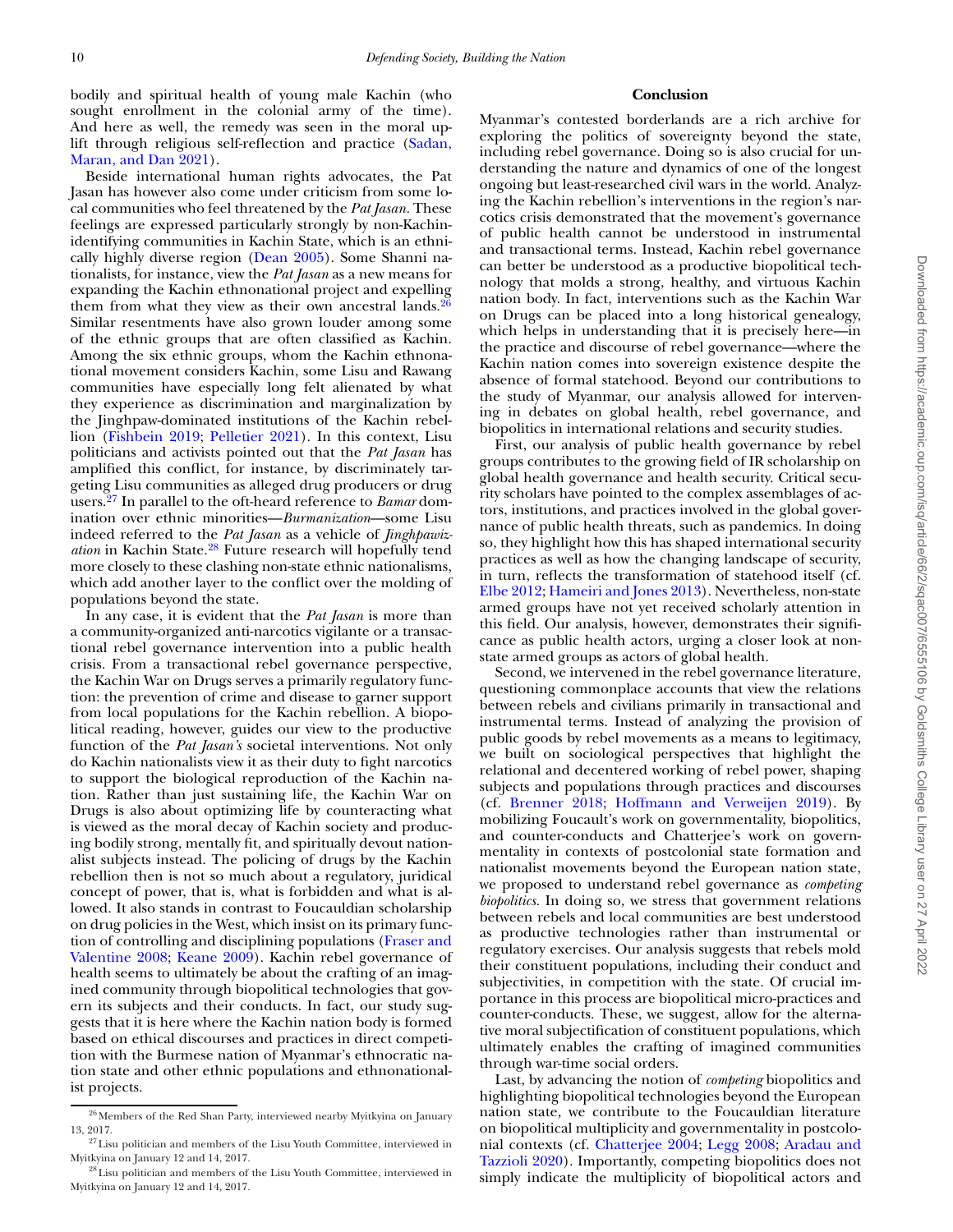technologies: it highlights the conflicting ways in which they mold populations, subjects, and conducts. In the context of rebel public health governance, competing biopolitics concerns conflicting codes of conduct and modes of governing health risks between state and non-state actors. By exploring rebel biopolitics in contexts of fragmented statehood, our research thus urges to move more firmly beyond the commonplace citizen/population distinction and attend more closely to the ethicopolitical role of non-state biopolitical technologies.

#### **Acknowledgments**

We are deeply grateful to our interlocutors in Myanmar including members, supporters, and critiques of the *Pat Jasan*—for sharing their perspectives and for granting us insight into their lifeworld. We are particularly indebted to a close friend in Myitkyina whose critical analysis of Kachin State's ethnic politics guided our research. Unfortunately, we cannot name any of them due to the violent and authoritarian context. We also wish to thank Laur Kiik, William A. Callahan, Stefan Elbe, participants of the research in progress seminar at the Department of International Relations of the University of Sussex, the three anonymous peer reviewers, and the editors for their constructive engagement with this article.

#### **References**

- <span id="page-10-25"></span>ANDERSON, BENEDICT. 2006. *Imagined Communities: Reflections on the Origin and Spread of Nationalism*. London: Verso books.
- <span id="page-10-22"></span>ARADAU, CLAUDIA, AND MARTINA TAZZIOLI. 2020. "Biopolitics Multiple: Migration, Extraction, Subtraction." *Millennium: Journal of International Studies* 48 (2): 198–220.
- <span id="page-10-17"></span>ARADAU, CLAUDIA, AND TOBIAS BLANKE. 2010. "Governing Circulation: A Critique of the Biopolitics of Security." In *Security and Global Governmentality: Globalization, Power and the State*, edited by Miguel De Larrinaga and Marc Doucet, 44–58. London: Routledge.
- <span id="page-10-9"></span>ARJONA, ANA. 2016. *Rebelocracy: Social Order in the Colombian Civil War*. Cambridge: Cambridge University Press.
- <span id="page-10-3"></span>ARJONA, ANA, NELSON KASFIR, AND ZACHARIAH MAMPILLY, eds. 2015. *Rebel Governance in Civil War*. Cambridge: Cambridge University Press.
- <span id="page-10-10"></span>BACZKO, ADAM, GILLES DORRONSORO, AND ARTHUR QUESNAY. 2018. *Civil War in Syria: Mobilization and Competing Social Orders*. Cambridge: Cambridge University Press.
- <span id="page-10-23"></span>BARKAWI, TARAK. 2004. "On the Pedagogy of 'Small Wars'." *International Affairs* 80 (1): 19–37.
- <span id="page-10-14"></span>BRENNER, DAVID. 2018. "Performing Rebellion: Karaoke As a Lens into Political Violence." *International Political Sociology* 12 (4): 401–17.
- <span id="page-10-11"></span>———. 2019. *Rebel Politics: A Political Sociology of Armed Struggle in Myanmar's Borderlands*. Ithaca, NY: Cornell University Press.
- <span id="page-10-35"></span>BRENNER, DAVID, AND ENZE HAN. 2022. "Forgotten Conflicts: Producing Knowledge and Ignorance in Security Studies." *Journal of Global Security Studies* 7 (1): ogab022.
- <span id="page-10-2"></span>BRESLAWSKI, JORI. 2021. "Armed Groups and Public Health Emergencies: A Cross-Country Look at Armed Groups' Responses to Covid-19." *Journal of Global Security Studies*. 7 (1): ogab017.
- <span id="page-10-27"></span>BRÖCKLING, ULRICH, SUSANNE KRASMANN, AND THOMAS LEMKE. 2010. *Governmentality: Current Issues and Future Challenges*. Vol. 71. New York: Routledge.
- <span id="page-10-26"></span>BURCHELL, GRAHAM, COLIN GORDON, AND PETER MILLER, eds. 1991. *The Foucault Effect: Studies in Governmentality*. Chicago, IL: University of Chicago Press.
- <span id="page-10-13"></span>CALLAHAN, WILLIAM A. 2020. *Sensible Politics: Visualizing International Relations*. New York: Oxford University Press.
- <span id="page-10-12"></span>CAMMETT, MELANI. 2014. *Compassionate Communalism: Welfare and Sectarianism in Lebanon*. Ithaca, NY: Cornell University Press.
- <span id="page-10-29"></span>CEPEK, MICHAEL L. 2011. "Foucault in the Forest: Questioning Environmentality in Amazonia." *American Ethnologist* 38 (3): 501–15.
- <span id="page-10-30"></span>CHAKRABARTY, DIPESH. 2008. *Provincializing Europe: Postcolonial Thought and Historical Difference*. Princeton, NJ: Princeton University Press.
- <span id="page-10-31"></span>CHATTERJEE, PARTHA. 1993. *The Nation and Its Fragments*. New York: Princeton University Press.
- <span id="page-10-28"></span>———. 2004. *The Politics of the Governed: Reflections on Popular Politics in Most of the World*. New York: Columbia University Press.
- <span id="page-10-38"></span>CHIN, KO-LIN. 2011. *The Golden Triangle: Inside Southeast Asia's Drug Trade*. Ithaca, NY: Cornell University Press.
- <span id="page-10-0"></span>CONDRA, LUKE N., AND AUSTIN L. WRIGHT. 2019. "Civilians, Control, and Collaboration during Civil Conflict." *International Studies Quarterly* 63 (4): 897–907.
- <span id="page-10-37"></span>CRONIN-FURMAN, KATE, AND MILLI LAKE. 2018. "Ethics Abroad: Fieldwork in Fragile and Violent Contexts." *PS: Political Science & Politics* 51 (3): 607– 14.
- <span id="page-10-41"></span>DAN, SENG LAWN, JA HTOI PAN MARAN, MANDY SADAN, PATRICK MEEHAN, AND JONATHAN GOODHAND. 2021. "The Pat Jasan Drug Eradication Social Movement in Northern Myanmar, Part One: Origins and Reactions." *International Journal of Drug Policy* 89: 1–7.
- <span id="page-10-34"></span>DAVIDSON, ARNOLD I. 2011. "In Praise of Counter-Conduct." *History of the Human Sciences* 24 (4): 25–41.
- <span id="page-10-39"></span>DAVIS, BILL, AND KIM JOLLIFFE. 2016. "Achieving Health Equity in Contested Areas of Southeast Myanmar." *The Asia Foundation*. Accessed March 6, 2022. https://www.burmapartnership.org/wp-content/ [uploads/2016/07/Achieving-Health-Equity-in-Contested-Areas-of-](https://www.burmapartnership.org/wp-content/uploads/2016/07/Achieving-Health-Equity-in-Contested-Areas-of-Southeast-Myanmar.pdf)Southeast-Myanmar.pdf.
- <span id="page-10-24"></span>DE ANGELIS, MASSIMO. 2000. "Globalization, New Internationalism and the Zapatistas." *Capital & Class* 24 (1): 9–35.
- <span id="page-10-18"></span>DE LARRINAGA, MIGUEL, AND MARC DOUCET, eds. 2010. *Security and Global Governmentality: Globalization, Governance and the State*. London: Routledge.
- <span id="page-10-43"></span>DEAN, KARIN. 2005. "Spaces and Territorialities on the Sino–Burmese Boundary: China, Burma and the Kachin." *Political Geography* 24 (7): 808–30.
- <span id="page-10-40"></span>DEBARRE, ALICE. 2019. "Delivering Healthcare amid Crisis: The Humanitarian Response in Myanmar." *International Peace Institute*. Accessed March 6, 2022. [https://www.ipinst.org/wp-content/uploads/2019/02/1902\\_](https://www.ipinst.org/wp-content/uploads/2019/02/1902_Delivering-Healthcare-in-Myanmar.pdf) Delivering-Healthcare-in-Myanmar.pdf.
- <span id="page-10-16"></span>DILLON, MICHAEL. 2007. "Governing Terror: The State of Emergency of Biopolitical Emergence." *International Political Sociology* 1 (1): 7–28.
- <span id="page-10-46"></span>ELBE, STEFAN. 2012. "Bodies As Battlefields: Toward the Medicalization of Insecurity." *International Political Sociology* 6 (3): 320–22.
- <span id="page-10-7"></span>———. 2018. *Pandemics, Pills, and Politics: Governing Global Health Security*. Baltimore, MD: Johns Hopkins University Press.
- <span id="page-10-42"></span>FERGUSON, JANE M. 2015. "Who's Counting?: Ethnicity, Belonging, and the National Census in Burma/Myanmar." *Bijdragen Tot de Taal-, Land-En Volkenkunde/Journal of the Humanities and Social Sciences of Southeast Asia* 171 (1): 1–28.
- <span id="page-10-44"></span>FISHBEIN, EMILY. 2019. "'The Blood Spoke': Lisu Deaths Stir Unrest in Kachin." *Frontier Myanmar* July 11, 2019. Accessed March 6, 2022. [https://frontiermyanmar.net/en/the-blood-spoke-lisu-deaths-stir](https://frontiermyanmar.net/en/the-blood-spoke-lisu-deaths-stir-unrest-in-kachin)unrest-in-kachin.
- <span id="page-10-21"></span>FOUCAULT, MICHEL. 1979. *The History of Sexuality*, Vol. 1. Harmondsworth: Penguin.
- <span id="page-10-32"></span>———. 1990. *The History of Sexuality*, Vol. 2, translated by Robert Hurley. New York: Random House.
- <span id="page-10-33"></span>———. 1994. "An Interview with Steven Riggers." In *Michel Foucault: Ethics: Subjectivity and Truth*, edited by Paul Rabinov, 121–35. New York: New Press.
- <span id="page-10-20"></span>———. 2003. *Society Must Be Defended: Lectures at the Collège de France 1975– 1976*, translated by David Macey. New York: Picador.
- <span id="page-10-19"></span>———. 2007. *Security, Territory, Population: Lectures at the Collège de France, 1977–78*. Basingstoke: Palgrave MacMillan.
- <span id="page-10-45"></span>FRASER, SUZANNE, AND KYLIE VALENTINE. 2008. *Substance and Substitution: Methadone Subjects in Liberal Societies*. Basingstoke: Springer.
- <span id="page-10-1"></span>FURLAN, MARTA. 2020. "Rebel Governance at the Time of Covid-19: Emergencies As Opportunities for Rebel Rulers." *Studies in Conflict & Terrorism* 1–24. Accessed March 6, 2022. https://doi.org/ [10.1080/1057610X.2020.1816681.](https://doi.org/10.1080/1057610X.2020.1816681)
- <span id="page-10-36"></span>GEORGE, ALEXANDER L., AND ANDREW BENNETT. 2005. *Case Studies and Theory Development in the Social Sciences*. Cambridge, MA: MIT Press.
- <span id="page-10-8"></span>HAMEIRI, SHAHAR, AND LEE JONES. 2013. "The Politics and Governance of Non-Traditional Security." *International Studies Quarterly* 57 (3): 462–73.
- <span id="page-10-6"></span>-. 2015. "The Political Economy of Non-Traditional Security: Explaining the Governance of Avian Influenza in Indonesia." *International Politics* 52 (4): 445–65.
- <span id="page-10-5"></span>HARMAN, SOPHIE. 2010. *The World Bank and HIV/AIDS: Setting a Global Agenda*. New York: Routledge.
- <span id="page-10-15"></span>HOFFMANN, KASPER, AND JUDITH VERWEIJEN. 2019. "Rebel Rule: A Governmentality Perspective." *African Affairs* 118 (471): 352–74.
- <span id="page-10-4"></span>HOFMANN, CLAUDIA. 2006. "Engaging Non-State Armed Groups in Humanitarian Action." *International Peacekeeping* 13 (3): 396–409.